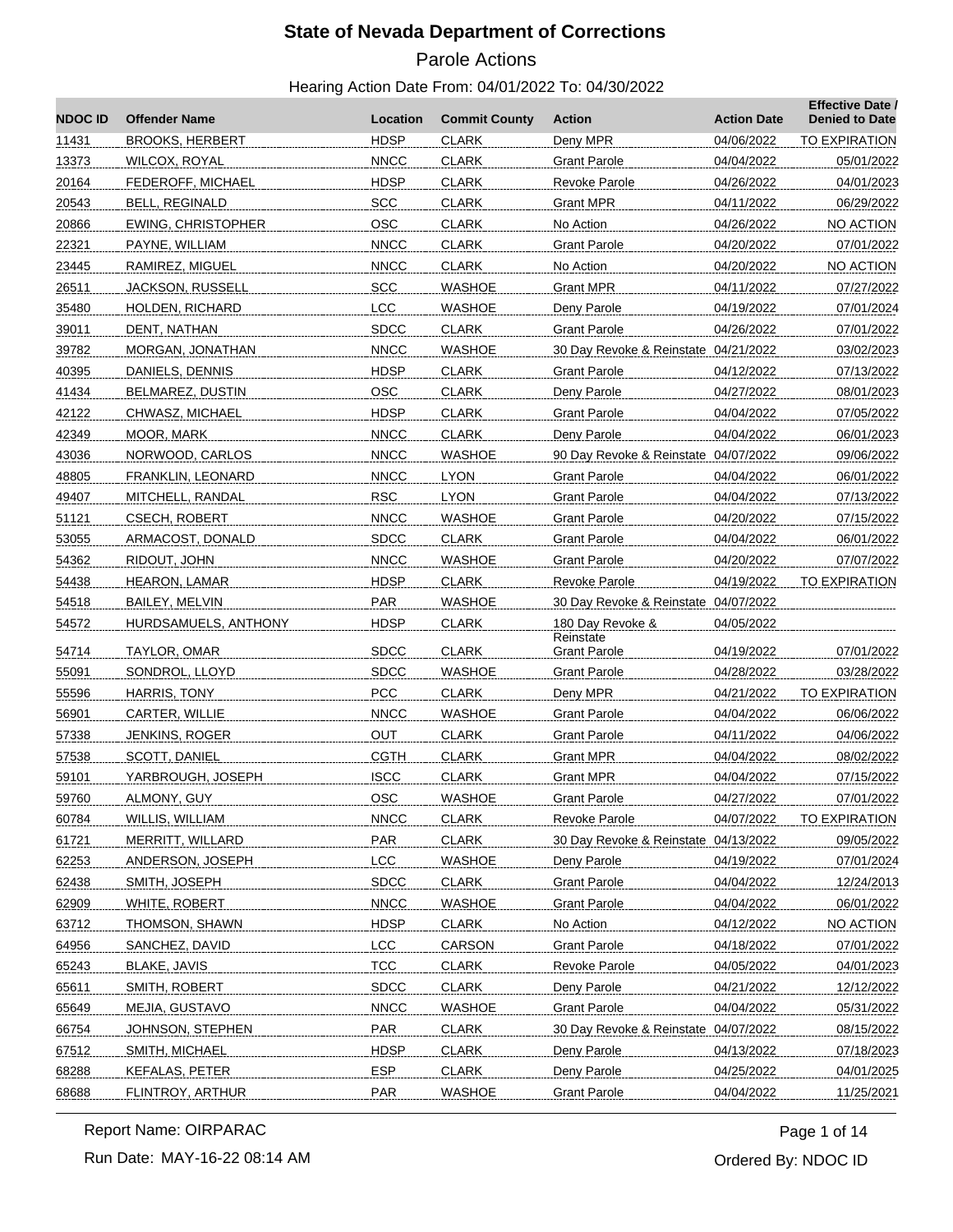# Parole Actions

#### Hearing Action Date From: 04/01/2022 To: 04/30/2022

| <b>NDOC ID</b> | <b>Offender Name</b>        | Location     | <b>Commit County</b> | Action                               | <b>Action Date</b> | <b>Effective Date /</b><br><b>Denied to Date</b> |
|----------------|-----------------------------|--------------|----------------------|--------------------------------------|--------------------|--------------------------------------------------|
| 69255          | <b>GARNETT, BRYON</b>       | <b>HDSP</b>  | <b>CLARK</b>         | <b>Revoke Parole</b>                 | 04/20/2022         | TO EXPIRATION                                    |
| 69678          | <b>MARTINEZ, RICARDO</b>    | <b>RSC</b>   | <b>CLARK</b>         | <b>Grant Parole</b>                  | 04/04/2022         | 07/24/2022                                       |
| 69806          | THOMAS, TY                  | SCC          | <b>WASHOE</b>        | Grant Parole                         | 04/11/2022         | 11/11/2021                                       |
| 70919          | SUAREZ-TREJO, ALEXIS        | <b>HDSP</b>  | <b>CLARK</b>         | Deny MPR                             | 04/04/2022         | TO EXPIRATION                                    |
| 71251          | MORENO, JESSE               | <b>ESP</b>   | <b>WASHOE</b>        | Deny Parole                          | 04/25/2022         | 07/31/2024                                       |
| 71568          | WEST, KEITH                 | <b>SDCC</b>  | <b>CLARK</b>         | Grant MPR                            | 04/04/2022         | 06/29/2022                                       |
| 72047          | STAMM, ANTHONY              | <b>HDSP</b>  | <b>CLARK</b>         | <b>Grant Parole</b>                  | 04/12/2022         | 07/04/2022                                       |
| 72941          | HAWKINS, TERRANCE           | <b>ISCC</b>  | <b>CLARK</b>         | Deny Parole                          | 04/06/2022         | 01/26/2023                                       |
| 73175          | RUELAS-RAMIREZ, IGNACIO     | <b>HDSP</b>  | <b>ELKO</b>          | <b>Grant Parole</b>                  | 04/25/2022         | 11/01/2022                                       |
| 73512          | DIGIUSTO, JAMES             | <b>NNCC</b>  | <b>CLARK</b>         | <b>Grant Parole</b>                  | 04/04/2022         | 06/01/2022                                       |
| 73904          | FAIRCHILD, LEE              | <b>NNCC</b>  | <b>WASHOE</b>        | No Action                            | 04/04/2022         | <b>NO ACTION</b>                                 |
| 73988          | WEST, BILLY                 | <b>SDCC</b>  | <b>CLARK</b>         | Grant MPR                            | 04/05/2022         | 07/09/2022                                       |
| 74123          | <b>SCHNEIDER, FREDERICK</b> | <b>SDCC</b>  | <b>CLARK</b>         | Deny Parole                          | 04/04/2022         | 06/01/2024                                       |
| 74320          | NEUBAUER, CODY              | <b>NNCC</b>  | <b>WASHOE</b>        | 30 Day Revoke & Reinstate 04/21/2022 |                    | 07/02/2022                                       |
| 74348          | WALKER, CALVIN              | <b>SCC</b>   | <b>CLARK</b>         | Deny Parole                          | 04/20/2022         | 05/28/2023                                       |
| 74409          | JOHNSON, HOWARD             | <b>ISCC</b>  | WASHOE               | Grant Parole                         | 04/04/2022         | 05/04/2022                                       |
| 74651          | SEARCY, WENDY               | <b>JCC</b>   | <b>CLARK</b>         | <b>Grant Parole</b>                  | 04/04/2022         | 12/16/2021                                       |
| 75329          | GIBBS, TROY                 | <b>SDCC</b>  | <b>CLARK</b>         | <b>Grant Parole</b>                  | 04/25/2022         | 07/23/2022                                       |
| 76117          | ANDERSON, DUSTIN            | <b>NNCC</b>  | <b>CLARK</b>         | No Action                            | 04/18/2022         | NO ACTION                                        |
| 76125          | COLEMAN, MELVIN             | <b>NNCC</b>  | WASHOE               | Grant Parole                         | 04/20/2022         | 07/01/2022                                       |
| 76306          | LUNA, JAVIER                | <b>NNCC</b>  | WASHOE               | Grant Parole                         | 04/04/2022         | 06/20/2022                                       |
| 76542          | ALLEN, GENE                 | <b>LCC</b>   | <b>CLARK</b>         | Deny Parole                          | 04/19/2022         | 07/01/2023                                       |
| 76813          | GARDNER, REYNALDO           | <b>HDSP</b>  | <b>CLARK</b>         | No Action                            | 04/11/2022         | NO ACTION                                        |
| 76844          | FLOWERS, JOHN               | <b>NNCC</b>  | <b>CLARK</b>         | Grant Parole                         | 04/27/2022         | 04/26/2022                                       |
| 77718          | <b>EVANS, ANTOINE</b>       | <b>SDCC</b>  | <b>CLARK</b>         | <b>Grant Parole</b>                  | 04/21/2022         | 07/08/2022                                       |
| 78094          | BAILEY, LARRY               | <b>SDCC</b>  | <b>CLARK</b>         | <b>Grant Parole</b>                  | 04/04/2022         | 06/01/2022                                       |
| 79557          | KORTE, MICHAEL              | <b>TCC</b>   | <b>WASHOE</b>        | <b>Grant MPR</b>                     | 04/04/2022         | 07/25/2022                                       |
| 80451          | WHITEHEAD, WILLIAM          | <b>NNCC</b>  | <b>CLARK</b>         | Deny Parole                          | 04/04/2022         | 06/01/2024                                       |
| 80981          | <b>HOUSTON, BRICK</b>       | <b>HDSP</b>  | <b>CLARK</b>         | Revoke Parole                        | 04/13/2022         | <b>TO EXPIRATION</b>                             |
| 81065          | CANTRELL, HERMAN            | OUT          | <b>CLARK</b>         | No Action                            | 04/04/2022         | NO ACTION                                        |
| 81951          | LANOUE, JOHN                | <b>PAR</b>   | <b>CLARK</b>         | 30 Day Revoke & Reinstate 04/06/2022 |                    | 08/29/2014                                       |
| 82053          | HENRY, CHESTER              | <b>SDCC</b>  | <b>CLARK</b>         | No Action                            | 04/21/2022         | NO ACTION                                        |
| 82909          | PACE, CHRISTOPHER           | <b>NNCC</b>  | <b>WASHOE</b>        | <b>Grant MPR</b>                     | 04/04/2022         |                                                  |
| 83452          | DAVIS, PAUL                 | <b>HDSP</b>  | <b>CLARK</b>         | <b>Revoke Parole</b>                 | 04/27/2022         | 04/01/2023                                       |
| 83600          | WILDER, CHRISTOPHER         | <b>NNCC</b>  | <b>CLARK</b>         | <b>Grant Parole</b>                  | 04/20/2022         | 07/19/2022                                       |
| 84993          | LACOUR, LENOX               | <b>SDCC</b>  | <b>CARSON</b>        | Deny Parole                          | 04/28/2022         | 04/06/2023                                       |
| 85494          | MEDRANO-ROMAN, JUAN         | <b>HDSP</b>  | <b>CLARK</b>         | Revoke & Reinstate                   | 04/13/2022         |                                                  |
| 85685          | HARRIS, DAVID               | <b>NNCC</b>  | <b>WASHOE</b>        | 90 Day Revoke & Reinstate 04/20/2022 |                    | 01/31/2024                                       |
| 85686          | PORTUGAL, FERNANDO          | <b>PAR</b>   | <b>CLARK</b>         | 30 Day Revoke & Reinstate 04/05/2022 |                    |                                                  |
| 86428          | GORDON, ANDRAY              | <b>HDSP</b>  | <b>CLARK</b>         | Revoke Parole                        | 04/06/2022         | 05/01/2023                                       |
| 86498          | SORENSEN, CASEY             | <b>HDSP</b>  | <b>CLARK</b>         | <b>Revoke Parole</b>                 | 04/06/2022         | <b>TO EXPIRATION</b>                             |
| 86926          | JOHNSON, JACK               | <b>SDCC</b>  | <b>CLARK</b>         | Deny Parole                          | 04/21/2022         | 09/13/2023                                       |
| 87093          | LUNA, PAUL                  | <b>TCC</b>   | <b>CLARK</b>         | <b>Grant MPR</b>                     | 04/04/2022         | 08/13/2022                                       |
| 87569          | HALL, STEVEN                | <b>ESP</b>   | <b>WASHOE</b>        | <b>Grant MPR</b>                     | 04/04/2022         | 07/02/2022                                       |
| 88205          | RAMSEY, AARON               | <b>SDCC</b>  | <b>CHURCHILL</b>     | Deny Parole                          | 04/04/2022         | 03/25/2024                                       |
| 88465          | RAMBO, LAHANSEI             | <b>SNWCC</b> | <b>CLARK</b>         | <b>Grant Parole</b>                  | 04/04/2022         | 06/24/2022                                       |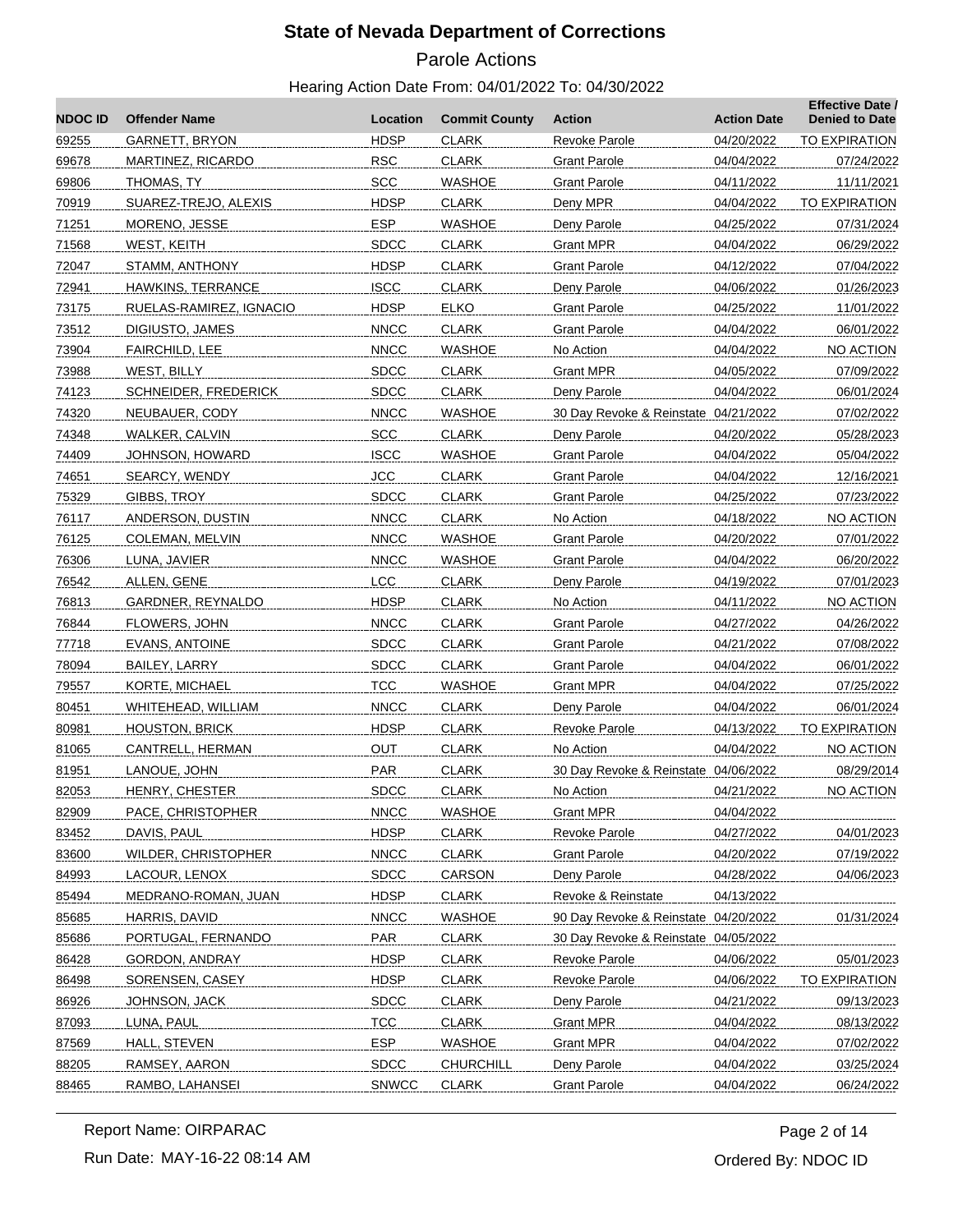# Parole Actions

#### Hearing Action Date From: 04/01/2022 To: 04/30/2022

| <b>NDOCID</b>    | <b>Offender Name</b>       | Location     | <b>Commit County</b> | <b>Action</b>                        | <b>Action Date</b> | <b>Effective Date /</b><br><b>Denied to Date</b> |
|------------------|----------------------------|--------------|----------------------|--------------------------------------|--------------------|--------------------------------------------------|
| 89293            | ROPER, GENE                | <b>NNCC</b>  | <b>WASHOE</b>        | 90 Day Revoke & Reinstate            | 04/21/2022         | 08/19/2022                                       |
| 89522            | ESTRELLA, MICHAEL          | <b>HDSP</b>  | <b>CLARK</b>         | Deny Parole                          | 04/27/2022         | 12/27/2022                                       |
| 89675            | GOODHEIM, SHAUN            | <b>HDSP</b>  | <b>CLARK</b>         | No Action                            | 04/26/2022         | NO ACTION                                        |
| 89832            | LOPEZ, GEORGE              | <b>HDSP</b>  | <b>CLARK</b>         | 30 Day Revoke & Reinstate 04/27/2022 |                    | 11/11/2022                                       |
| 89913            | CARDY, TORUK               | <b>SDCC</b>  | <b>WASHOE</b>        | Deny Parole                          | 04/20/2022         | 07/01/2024                                       |
| 90579            | JONES, ADRIAN              | <b>NNCC</b>  | CARSON               | <b>Grant Parole</b>                  | 04/11/2022         | 05/31/2022                                       |
| 90815            | RASMUSSON, ERIK            | <b>HDSP</b>  | <b>CLARK</b>         | Deny Parole                          | 04/11/2022         | 04/06/2023                                       |
| 90895            | <b>BROWN, RACHEL</b>       | <b>SNWCC</b> | <b>CLARK</b>         | Revoke & Reinstate                   | 04/18/2022         | 01/21/2024                                       |
| 91140            | MARROQUIN, BARBARA         | <b>SNWCC</b> | <b>CLARK</b>         | <b>Grant MPR</b>                     | 04/28/2022         | 08/15/2022                                       |
| 91277            | WILLIAMS, DAX              | <b>HDSP</b>  | <b>CLARK</b>         | No Action                            | 04/11/2022         | NO ACTION                                        |
| 91464            | JONES, RONALD              | <b>NNCC</b>  | <b>WASHOE</b>        | No Action                            | 04/06/2022         | NO ACTION                                        |
| 91554            | GRAHAM, DANIEL             | <b>NNCC</b>  | <b>CLARK</b>         | Revoke Parole                        | 04/07/2022         | TO EXPIRATION                                    |
| 91589            | <b>KELLY, GREGORY</b>      | <b>NNTH</b>  | <b>CARSON</b>        | <b>Grant Parole</b>                  | 04/12/2022         | 07/09/2022                                       |
| 91706            | WILLIAMS, VERNON           | <b>SDCC</b>  | <b>CLARK</b>         | Deny Parole                          | 04/13/2022         | 01/06/2023                                       |
| 93047            | GARCIA, JOEY               | LCC          | <b>LYON</b>          | Deny MPR                             | 04/20/2022         | <b>TO EXPIRATION</b>                             |
| 93266            | WEST, MARY                 | <b>SNWCC</b> | <b>CLARK</b>         | Revoke & Reinstate                   | 04/13/2022         |                                                  |
| 93303            | TROMPETA, JUAN             | <b>FDJS</b>  | <b>CLARK</b>         | No Action                            | 04/19/2022         | NO ACTION                                        |
| 93585            | <b>IBOLD, RANDY</b>        | <b>NNCC</b>  | <b>CHURCHILL</b>     | Revoke Parole                        | 04/07/2022         | 04/01/2023                                       |
| 93700            | <b>OVERHOLSER, MICHAEL</b> | LCC          | <b>ELKO</b>          | <b>Grant Parole</b>                  | 04/18/2022         | 07/03/2022                                       |
| 94083            | PROBST, JANE               | <b>CGTH</b>  | <b>CLARK</b>         | Deny Parole                          | 04/26/2022         | 02/01/2023                                       |
| 94321            | STACKHOUSE, REGINALD       | <b>PCC</b>   | <b>WASHOE</b>        | 180 Day Revoke &<br>Reinstate        | 04/19/2022         |                                                  |
| 95157            | LEMMON, KRYSTAL            | <b>JCC</b>   | <b>CLARK</b>         | Revoke Parole                        | 04/18/2022         | TO EXPIRATION                                    |
| 95210            | FERGUSON, JARID            | LCS          | <b>CLARK</b>         | No Action                            | 04/19/2022         | NO ACTION                                        |
| 95574            | MOORER, TONY               | SCC          | <b>WASHOE</b>        | Deny Parole                          | 04/04/2022         | 06/23/2023                                       |
| 96687            | DAVIS, JAMAR               | <b>HDSP</b>  | <b>CLARK</b>         | No Action                            | 04/12/2022         | NO ACTION                                        |
| 96790            | COLLINS, DANIEL            | <b>NNTH</b>  | <b>WASHOE</b>        | <b>Grant Parole</b>                  | 04/12/2022         | 07/05/2022                                       |
| 1003532          | PANGBORN, MATTHEW          | <b>NNCC</b>  | <b>ELKO</b>          | Deny Parole                          | 04/11/2022         | 03/02/2023                                       |
| 1004216          | TATE, MICHAEL              | <b>HDSP</b>  | <b>CLARK</b>         | <b>Grant MPR</b>                     | 04/04/2022         | 07/17/2022                                       |
| 1004371          | GUY, ROBERT                | <b>SDCC</b>  | <b>WASHOE</b>        | <b>Grant Parole</b>                  | 04/19/2022         | 07/16/2022                                       |
| 1004485          | CASTILLO, SALVADOR         | <b>NNCC</b>  | <b>ELKO</b>          | No Action                            | 04/27/2022         | NO ACTION                                        |
| 1004805          | <b>GARCIA, FRANKIE</b>     | <b>HDSP</b>  | <b>CLARK</b>         | <b>Grant MPR</b>                     | 04/28/2022         | 08/28/2022                                       |
| <u> 1006435 </u> | LOVETT, JUSTIN             | PAR          | <u>CHURCHILL</u>     | Grant Early Discharge                | 04/12/2022         | 11/20/2022                                       |
| 1008101          | TOLDT, WILLIAM             | <b>SCC</b>   | <b>NYE</b>           | <b>Grant MPR</b>                     | 04/04/2022         | 07/14/2022                                       |
| 1008942          | <b>BEARD, JESSE</b>        | <b>HDSP</b>  | <b>CLARK</b>         | Revoke & Reinstate                   | 04/26/2022         | 07/22/2014                                       |
| 1009268          | RAMIREZ, MITEREO           | <b>HDSP</b>  | <b>CLARK</b>         | Deny Parole                          | 04/25/2022         | 12/01/2023                                       |
| 1012067          | FORD, BRIAN                | <b>WCC</b>   | <b>CLARK</b>         | Deny Parole                          | 04/21/2022         | 11/15/2022                                       |
| 1014751          | BEST, DAVID                | LCC          | <b>WHITE PINE</b>    | Deny Parole                          | 04/19/2022         | 07/01/2025                                       |
| 1016501          | ORTIZ, ROBERT              | <b>SDCC</b>  | <b>CHURCHILL</b>     | <b>Grant MPR</b>                     | 04/21/2022         | 07/09/2022                                       |
| 1016817          | <b>OWENS, NICHOLAS</b>     | <b>HDSP</b>  | <b>CLARK</b>         | No Action                            | 04/26/2022         | NO ACTION                                        |
| 1017116          | REYES, ROY                 | <b>NNCC</b>  | <b>WASHOE</b>        | Deny Parole                          | 04/11/2022         | 07/01/2023                                       |
| 1018104          | <b>JONES, BRANDON</b>      | <b>PAR</b>   | <b>WASHOE</b>        | 30 Day Revoke & Reinstate 04/07/2022 |                    | 06/12/2022                                       |
| 1018724          | SIMMONS, MICHAEL           | <b>SDCC</b>  | <b>CLARK</b>         | <b>Grant Parole</b>                  | 04/06/2022         | 06/28/2022                                       |
| 1018803          | <b>CLARK, URLIN</b>        | <b>HDSP</b>  | <b>CLARK</b>         | Deny Parole                          | 04/20/2022         | 04/29/2023                                       |
| 1019167          | OUTLAW, VERONTA            | <b>HDSP</b>  | <b>CLARK</b>         | Revoke & Reinstate                   | 04/06/2022         | 08/29/2022                                       |
| 1021402          | CLEVELAND, MARTELL         | CCC          | <b>CLARK</b>         | <b>Grant Parole</b>                  | 04/06/2022         | 06/29/2022                                       |
| 1021441          | <b>BARBIERI, MATTHEW</b>   | <b>SCC</b>   | <b>WASHOE</b>        | <b>Grant Parole</b>                  | 04/28/2022         | 07/01/2022                                       |
|                  |                            |              |                      |                                      |                    |                                                  |

Report Name: OIRPARAC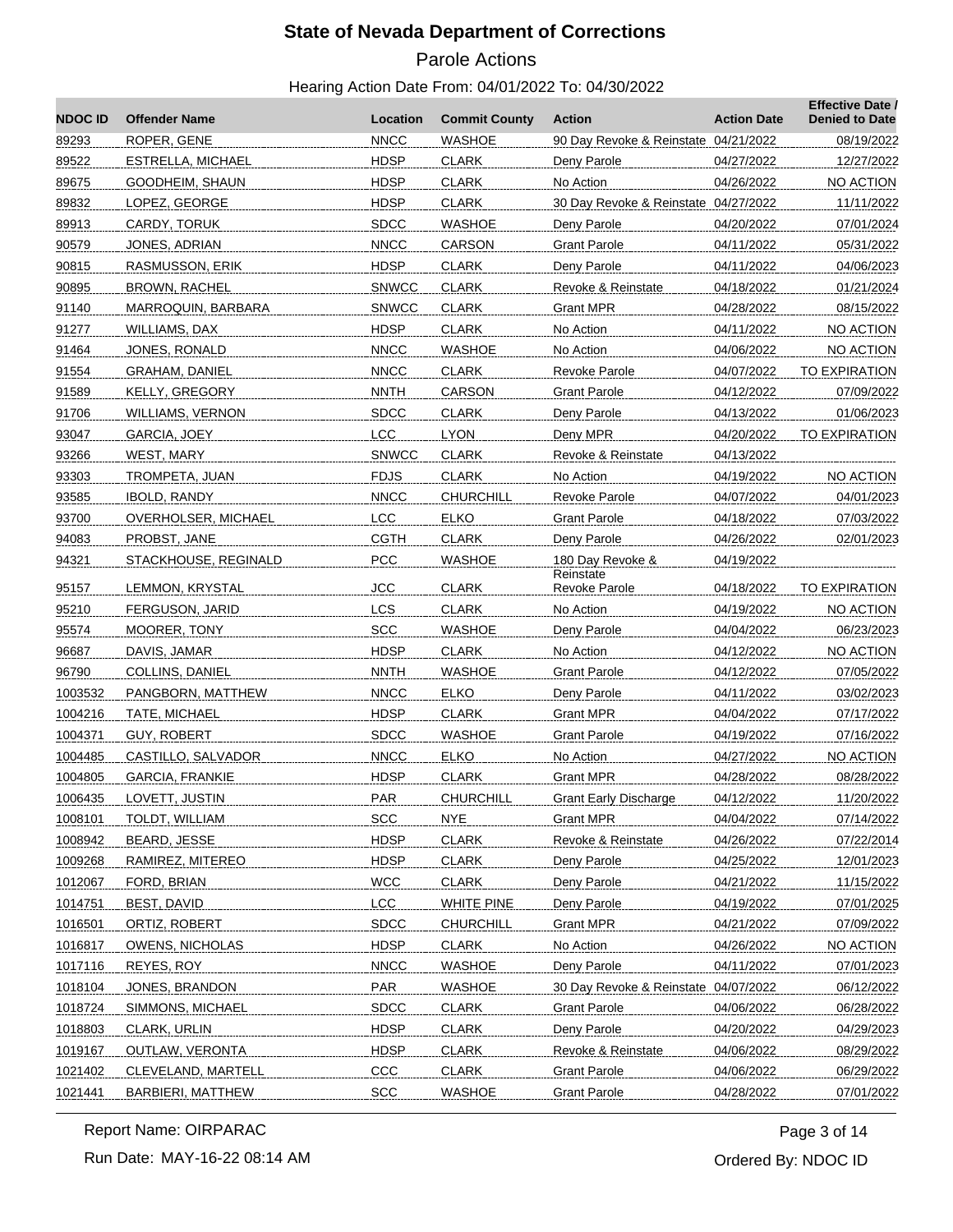# Parole Actions

#### Hearing Action Date From: 04/01/2022 To: 04/30/2022

| <b>NDOCID</b> | <b>Offender Name</b>       | Location    | <b>Commit County</b> | <b>Action</b>                        | <b>Action Date</b> | <b>Effective Date /</b><br><b>Denied to Date</b> |
|---------------|----------------------------|-------------|----------------------|--------------------------------------|--------------------|--------------------------------------------------|
| 1022555       | MURPHY, CHRISTOPHER        | <b>HDSP</b> | <b>CLARK</b>         | No Action                            | 04/07/2022         | NO ACTION                                        |
| 1023289       | SMITH, ERIC                | <b>NNCC</b> | <b>WASHOE</b>        | No Action                            | 04/19/2022         | NO ACTION                                        |
| 1024212       | HANKSTON, LEMEL            | <b>HDSP</b> | <b>CLARK</b>         | No Action                            | 04/26/2022         | NO ACTION                                        |
| 1025117       | SANDOVAL, MIGEL            | <b>HDSP</b> | <b>CLARK</b>         | No Action                            | 04/19/2022         | NO ACTION                                        |
| 1025343       | <b>BOOKER, WALTER</b>      | <b>LCC</b>  | <b>CLARK</b>         | No Action                            | 04/25/2022         | NO ACTION                                        |
| 1026190       | <b>JACKSON, RICKY</b>      | <b>HDSP</b> | <b>CLARK</b>         | 30 Day Revoke & Reinstate 04/19/2022 |                    | 05/26/2022                                       |
| 1026478       | SPELLMAN, EDDIE            | <b>HDSP</b> | <b>CLARK</b>         | Revoke Parole                        | 04/13/2022         | TO EXPIRATION                                    |
| 1026516       | <b>TORRES, JORGE</b>       | LCC         | <b>WASHOE</b>        | Deny MPR                             | 04/18/2022         | TO EXPIRATION                                    |
| 1030843       | VILLA, ADOLFO              | LCC         | <b>CLARK</b>         | No Action                            | 04/14/2022         | NO ACTION                                        |
| 1032132       | GAMEZ, KENT                | <b>HDSP</b> | <b>ELKO</b>          | <b>Grant Parole</b>                  | 04/12/2022         | 07/27/2022                                       |
| 1034299       | HERNDON, LAMARIUS          | <b>ESP</b>  | <b>CLARK</b>         | <b>Grant Parole</b>                  | 04/22/2022         | 07/14/2022                                       |
| 1035375       | TELLO, JOSE                | <b>LCC</b>  | <b>CLARK</b>         | Deny Parole                          | 04/19/2022         | 10/07/2023                                       |
| 1035712       | VASQUEZ, HYRUM             | <b>SDCC</b> | <b>CLARK</b>         | <b>Grant Parole</b>                  | 04/04/2022         | 07/08/2022                                       |
| 1039296       | <b>HELM, AARON</b>         | <b>ISCC</b> | <b>CLARK</b>         | Deny Parole                          | 04/13/2022         | 03/01/2024                                       |
| 1041564       | RANDOLPH, RODERICK         | <b>HDSP</b> | <b>CLARK</b>         | Deny Parole                          | 04/20/2022         | 12/30/2022                                       |
| 1042007       | GONZALES, JESSE            | <b>HDSP</b> | <b>CLARK</b>         | Revoke MPR                           | 04/06/2022         | <b>TO EXPIRATION</b>                             |
| 1044301       | JONES, JOSEPH              | <b>ESP</b>  | <b>CLARK</b>         | Grant MPR                            | 04/22/2022         | 07/02/2022                                       |
| 1044368       | <b>GARCIA, STEVE</b>       | <b>SDCC</b> | <b>WASHOE</b>        | <b>Grant Parole</b>                  | 04/04/2022         | 06/01/2022                                       |
| 1044502       | NORRIS, WILLIAM            | <b>LCC</b>  | <b>WASHOE</b>        | No Action                            | 04/25/2022         | NO ACTION                                        |
| 1046916       | COLLINS, KENYON            | <b>HDSP</b> | <b>CLARK</b>         | Deny Parole                          | 04/13/2022         | 10/01/2023                                       |
| 1047059       | HENDRIX, AARON             | <b>HDSP</b> | <b>CLARK</b>         | <b>Grant Parole</b>                  | 04/20/2022         | 07/24/2022                                       |
| 1048194       | QUEEN, STEVEN              | <b>NNTH</b> | <b>WASHOE</b>        | <b>Grant Parole</b>                  | 04/12/2022         | 07/10/2022                                       |
| 1052043       | VANN, MICHAEL              | <b>HDSP</b> | <b>CLARK</b>         | Grant Parole                         | 04/28/2022         | 07/01/2022                                       |
| 1053616       | <b>GARNER, SAMUEL</b>      | <b>ESP</b>  | <b>CLARK</b>         | Deny Parole                          | 04/22/2022         | 04/01/2023                                       |
| 1054124       | THOMPSON, EDWARD           | <b>HDSP</b> | <b>CLARK</b>         | Deny Parole                          | 04/25/2022         | 01/16/2025                                       |
| 1056175       | PINEDA, JAMES              | <b>WCDC</b> | <b>WASHOE</b>        | <b>Revoke Parole</b>                 | 04/07/2022         | TO EXPIRATION                                    |
| 1057587       | WALTERS, ANDREW            | <b>SDCC</b> | <b>WASHOE</b>        | Deny MPR                             | 04/28/2022         | TO EXPIRATION                                    |
| 1058320       | PARKER, ANTHONY            | <b>NNCC</b> | WASHOE               | Deny Parole                          | 04/20/2022         | 07/01/2024                                       |
| 1058390       | <b>WEATHERFORD, ROBERT</b> | <b>RSC</b>  | <b>CLARK</b>         | <b>Grant MPR</b>                     | 04/04/2022         | 07/07/2022                                       |
| 1059208       | MARTINEZ, FIDEL            | <b>HDSP</b> | <b>CLARK</b>         | No Action                            | 04/26/2022         | NO ACTION                                        |
| 1059960       | COLEMAN, WILLIAM           | <b>CTH</b>  | <b>WASHOE</b>        | Deny Parole                          | 04/04/2022         | 06/01/2025                                       |
| 1060342       | ROGERS, JARED              | <b>NNCC</b> | CHURCHILL            | <b>Grant Parole</b>                  | 04/20/2022         | 07/01/2022                                       |
| 1061402       | ROBERTS, SHAJUAN           | <b>HDSP</b> | <b>CLARK</b>         | <b>Grant MPR</b>                     | 04/13/2022         | 05/24/2022                                       |
| 1061791       | <b>BLALOCK, GARY</b>       | <b>HDSP</b> | <b>CLARK</b>         | No Action                            | 04/26/2022         | NO ACTION                                        |
| 1061886       | <b>FUNCHES, ANTHONY</b>    | <b>HDSP</b> | <b>CLARK</b>         | <b>Revoke Parole</b>                 | 04/26/2022         | 04/01/2024                                       |
| 1063502       | DAVIS, DESHAY              | <b>SDCC</b> | <b>CLARK</b>         | Deny Parole                          | 04/04/2022         | 05/02/2023                                       |
| 1063836       | SOLIS, ABSALOM             | <b>HDSP</b> | <b>CLARK</b>         | Deny Parole                          | 04/28/2022         | 02/01/2023                                       |
| 1064497       | <b>VEAL, CYRUS</b>         | PAR         | <b>CLARK</b>         | 180 Day Revoke &<br>Reinstate        | 04/19/2022         | 05/21/2022                                       |
| 1065494       | <b>CLARKE, FREDDIE</b>     | <b>NNCC</b> | <b>DOUGLAS</b>       | 30 Day Revoke & Reinstate 04/21/2022 |                    | 04/22/2023                                       |
| 1065984       | ZAWROTNY, ERIC             | <b>HDSP</b> | <b>CLARK</b>         | <b>Revoke MPR</b>                    | 04/06/2022         | TO EXPIRATION                                    |
| 1066517       | HARDEMAN, LASHON           | <b>HDSP</b> | <b>CLARK</b>         | Deny MPR                             | 04/11/2022         | TO EXPIRATION                                    |
| 1067539       | BURR, RONALD               | <b>CGTH</b> | <b>CLARK</b>         | <b>Grant Parole</b>                  | 04/12/2022         | 07/14/2022                                       |
| 1068508       | DERIJK, MILO               | <b>ESP</b>  | <b>HUMBOLDT</b>      | Deny MPR                             | 04/22/2022         | <b>TO EXPIRATION</b>                             |
| 1068756       | <b>GARVER, KRISTOPHER</b>  | <b>SDCC</b> | <b>WASHOE</b>        | Grant Parole                         | 04/04/2022         | 02/23/2022                                       |
| 1069514       | MCCOMBS, ADAM              | <b>WSCC</b> | <b>WASHOE</b>        | <b>Grant Parole</b>                  | 04/28/2022         | 07/26/2022                                       |
| 1069600       | HOOPER, ANDY               | <b>SDCC</b> | <b>LYON</b>          | <b>Grant Parole</b>                  | 04/12/2022         | 02/23/2022                                       |

Report Name: OIRPARAC

Run Date: MAY-16-22 08:14 AM

Ordered By: NDOC ID Page 4 of 14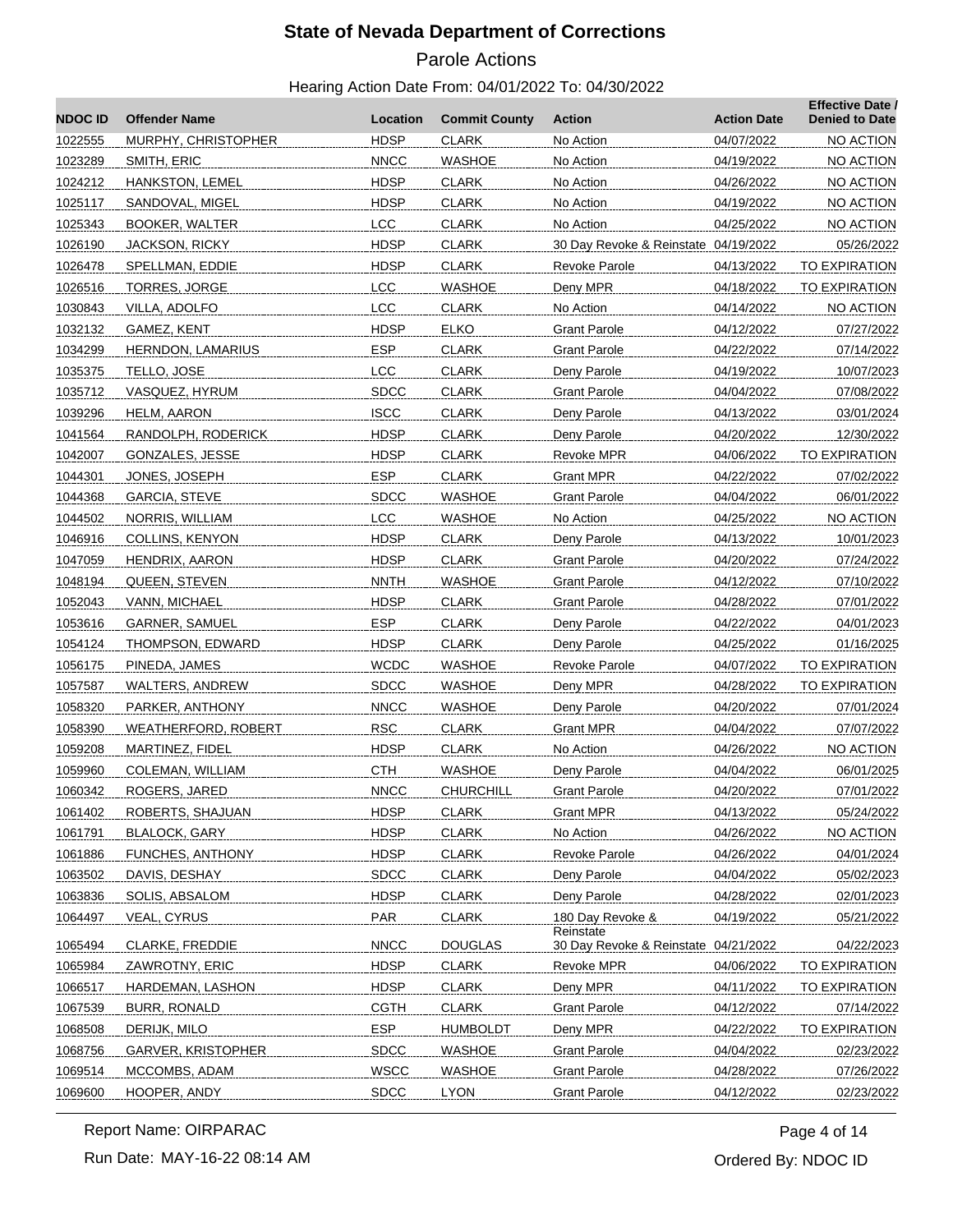# Parole Actions

#### Hearing Action Date From: 04/01/2022 To: 04/30/2022

| <b>NDOCID</b> | <b>Offender Name</b>      | Location    | <b>Commit County</b> | <b>Action</b>                        | <b>Action Date</b> | <b>Effective Date /</b><br><b>Denied to Date</b> |
|---------------|---------------------------|-------------|----------------------|--------------------------------------|--------------------|--------------------------------------------------|
| 1069727       | WALKER, KODY              | <b>HDSP</b> | <b>CLARK</b>         | No Action                            | 04/13/2022         | NO ACTION                                        |
| 1071205       | STAMM, JOHN               | OUT         | <b>CLARK</b>         | No Action                            | 04/12/2022         | NO ACTION                                        |
| 1071237       | RODRIGUEZ, JESUS          | CCC         | <b>CLARK</b>         | <b>Grant Parole</b>                  | 04/11/2022         | 05/01/2022                                       |
| 1071413       | GUTIERREZ, CESAR          | <b>HDSP</b> | <b>CLARK</b>         | Grant MPR                            | 04/13/2022         | 07/25/2022                                       |
| 1073027       | ROBINSON, SHAWN           | <b>HDSP</b> | WASHOE               | <b>Grant Parole</b>                  | 04/12/2022         | 07/20/2022                                       |
| 1073605       | MORAN-GALENO, FILADELFO   | <b>LCC</b>  | <b>CLARK</b>         | Deny Parole                          | 04/19/2022         | 12/01/2022                                       |
| 1073705       | <b>BURNELL, RANDY</b>     | <b>HDSP</b> | <b>CLARK</b>         | <b>Grant Parole</b>                  | 04/25/2022         | 07/16/2022                                       |
| 1074093       | <b>BREMER, KENNETH</b>    | <b>LCC</b>  | WASHOE               | <b>Grant Parole</b>                  | 04/04/2022         | 07/04/2022                                       |
| 1074798       | JOHNSTON, JORDAN          | <b>SDCC</b> | <b>CLARK</b>         | <b>Grant Parole</b>                  | 04/06/2022         | 06/04/2022                                       |
| 1076817       | PALMER, KENDALL           | <b>FDJS</b> | <b>CLARK</b>         | Deny Parole                          | 04/12/2022         | 01/01/2024                                       |
| 1078552       | HERNANDEZ, LEONEL         | <b>HDSP</b> | <b>WASHOE</b>        | Deny MPR                             | 04/12/2022         | TO EXPIRATION                                    |
| 1079621       | WEBB, JASON               | <b>SDCC</b> | <b>CLARK</b>         | <b>Grant Parole</b>                  | 04/12/2022         | 07/17/2022                                       |
| 1081089       | SANTANA, ALEXANDER        | <b>ESP</b>  | <b>CLARK</b>         | Deny Parole                          | 04/22/2022         | 04/01/2024                                       |
| 1083153       | ADAMS, JAMES              | <b>LCC</b>  | <b>NYE</b>           | <b>Grant Parole</b>                  | 04/19/2022         | 07/01/2022                                       |
| 1083188       | DALY, ERIC                | <b>SDCC</b> | <b>WASHOE</b>        | <b>Grant MPR</b>                     | 04/04/2022         | 07/24/2022                                       |
| 1084537       | ARMSTRONG, CORY           | PAR         | <b>CLARK</b>         | 30 Day Revoke & Reinstate 04/13/2022 |                    | 05/31/2022                                       |
| 1085170       | LOPEZ-PRADO, RAMIRO       | <b>SDCC</b> | <b>CLARK</b>         | <b>Grant Parole</b>                  | 04/19/2022         | 07/01/2022                                       |
| 1087207       | MARTINO, RICHARD          | <b>LCC</b>  | <b>CLARK</b>         | Deny Parole                          | 04/19/2022         | 07/01/2027                                       |
| 1088441       | ZUNIGA, OSCAR             | <b>SDCC</b> | <b>CLARK</b>         | <b>Grant MPR</b>                     | 04/06/2022         | 08/17/2022                                       |
| 1088442       | CORNETTE, LEE             | <b>HDSP</b> | <b>CLARK</b>         | <b>Revoke Parole</b>                 | 04/27/2022         | TO EXPIRATION                                    |
| 1090406       | KENDALL, ANTHONY          | <b>LCC</b>  | <b>LYON</b>          | Deny Parole                          | 04/18/2022         | 01/18/2023                                       |
| 1094294       | VALENCIA, OSCAR           | <b>ESP</b>  | WASHOE               | <b>Grant Parole</b>                  | 04/22/2022         | 07/13/2022                                       |
| 1094610       | <b>GREENLEE, STANFORD</b> | <b>HDSP</b> | <b>CLARK</b>         | <b>Grant Parole</b>                  | 04/25/2022         | 07/08/2022                                       |
| 1095205       | WILLIAMS, MATHEW          | <b>HDSP</b> | WASHOE               | Deny Parole                          | 04/20/2022         | 07/01/2027                                       |
| 1096126       | MIKLOVICH, RICHARD        | <b>HDSP</b> | <b>CLARK</b>         | <b>Revoke Parole</b>                 | 04/06/2022         | TO EXPIRATION                                    |
| 1097511       | MCCARY, MARQUITU          | <b>HDSP</b> | <b>CLARK</b>         | Revoke & Reinstate                   | 04/19/2022         | 06/06/2023                                       |
| 1097945       | CLARK, ANDRE              | <b>HDSP</b> | <b>CLARK</b>         | Revoke MPR                           | 04/06/2022         | TO EXPIRATION                                    |
| 1100078       | GIRON, JUAN               | <b>HDSP</b> | <b>CLARK</b>         | Deny Parole                          | 04/25/2022         | 04/01/2027                                       |
| 1102720       | MANCILLAS, CHRISTOPHER    | <b>HDSP</b> | <b>CLARK</b>         | <b>Grant Parole</b>                  | 04/04/2022         | 04/06/2022                                       |
| 1104169       | LOUCIOUS, TRAYMON         | <b>HDSP</b> | <b>CLARK</b>         | Deny Parole                          | 04/04/2022         | 07/24/2023                                       |
| 1105292       | FITZNER, BRYAN            | <b>HDSP</b> | <b>WHITE PINE</b>    | Deny Parole                          | 04/06/2022         | 07/16/2023                                       |
| 1109593       | KIRK, DEREK               | <b>NNCC</b> | <b>WASHOE</b>        | No Action                            | 04/20/2022         | NO ACTION                                        |
| 1109593       | KIRK, DEREK               | <b>NNCC</b> | <b>WASHOE</b>        | <b>Revoke Parole</b>                 | 04/21/2022         | TO EXPIRATION                                    |
| 1110303       | GIBSON, RONNIE            | <b>HDSP</b> | <b>CLARK</b>         | <b>Revoke Parole</b>                 | 04/27/2022         | TO EXPIRATION                                    |
| 1110757       | ALBRECHT, BENJAMIN        | LCC         | <b>WASHOE</b>        | <b>Grant Parole</b>                  | 04/20/2022         | 07/23/2022                                       |
| 1114481       | SISCO, ERIC               | <b>HDSP</b> | <b>CLARK</b>         | Deny MPR                             | 04/11/2022         | <b>TO EXPIRATION</b>                             |
| 1117585       | NORMAND, ROMELLO          | <b>HDSP</b> | <b>CLARK</b>         | No Action                            | 04/12/2022         | NO ACTION                                        |
| 1122249       | <b>BESSEY, MICHAEL</b>    | <b>WSCC</b> | <b>CLARK</b>         | <b>Grant MPR</b>                     | 04/28/2022         | 07/19/2022                                       |
| 1122438       | RAMSUNDAR, LEO            | <b>HDSP</b> | <b>CLARK</b>         | <b>Grant Parole</b>                  | 04/11/2022         | 04/06/2022                                       |
| 1123114       | WILLIAMS, BRANDON         | <b>HDSP</b> | <b>CLARK</b>         | No Action                            | 04/05/2022         | NO ACTION                                        |
| 1124671       | HARRIS, KEVIN             | <b>SDCC</b> | <b>CLARK</b>         | Deny MPR                             | 04/04/2022         | <b>TO EXPIRATION</b>                             |
| 1125622       | CHAIDEZ, TEARSA           | <b>RSC</b>  | <b>DOUGLAS</b>       | <b>Grant Parole</b>                  | 04/04/2022         | 07/11/2022                                       |
| 1127948       | LAJES, ALFRED             | <b>NNCC</b> | <b>CLARK</b>         | <b>Grant MPR</b>                     | 04/04/2022         | 07/01/2022                                       |
| 1129341       | CALLAHAN, KIMBERLY        | <b>PAR</b>  | <b>WASHOE</b>        | Continue on Parole                   | 04/20/2022         | 04/20/2022                                       |
| 1129827       | MENDEZ-SOTO, RAFAEL       | <b>SDCC</b> | <b>CLARK</b>         | <b>Grant Parole</b>                  | 04/04/2022         | 07/18/2022                                       |
| 1130313       | CONLEY, KYLE              | <b>HDSP</b> | <b>CLARK</b>         | <b>Grant MPR</b>                     | 04/27/2022         | 07/13/2022                                       |

Run Date: MAY-16-22 08:14 AM Report Name: OIRPARAC

Ordered By: NDOC ID Page 5 of 14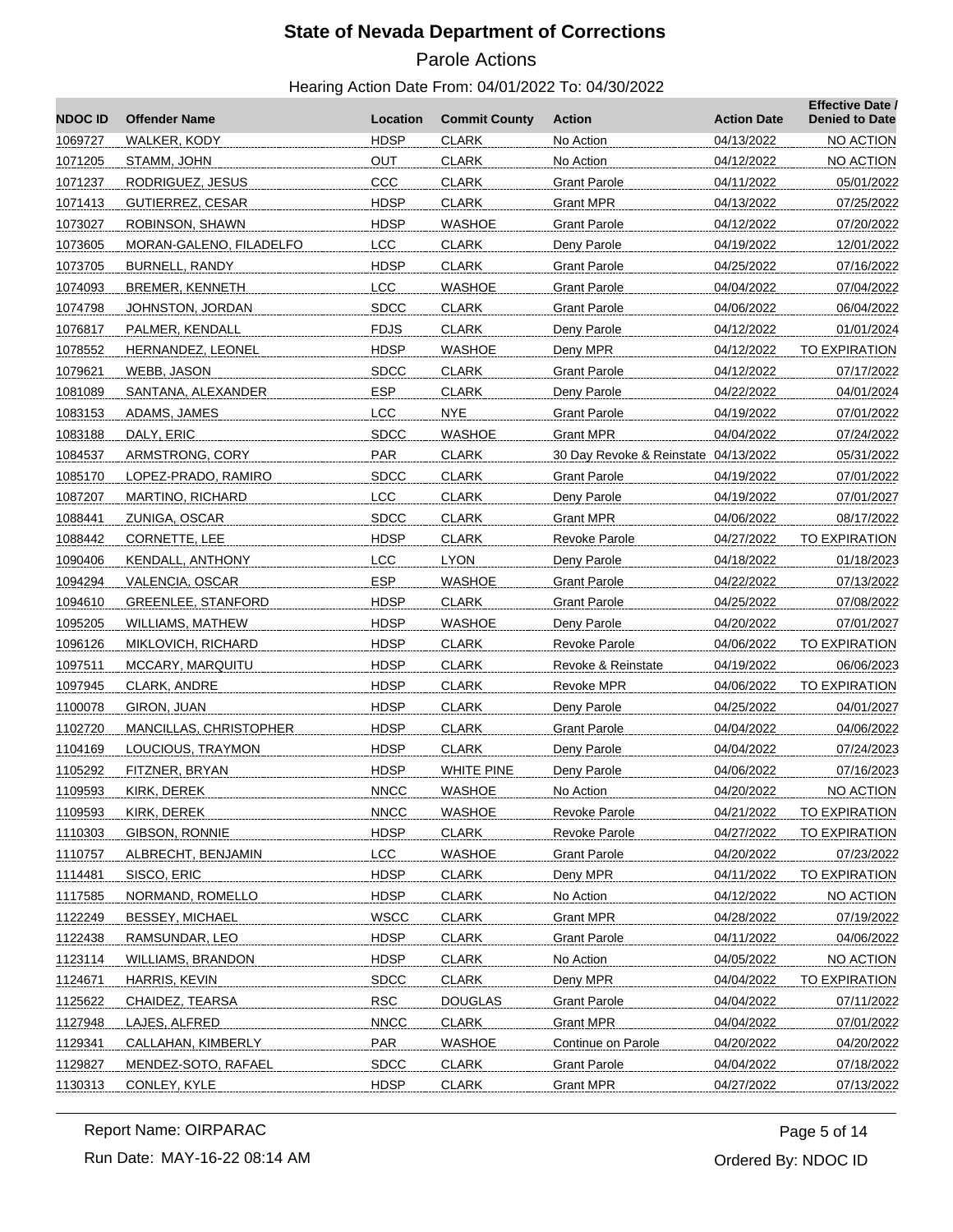# Parole Actions

#### Hearing Action Date From: 04/01/2022 To: 04/30/2022

| <b>NDOC ID</b> | <b>Offender Name</b>       | Location     | <b>Commit County</b> | Action                               | <b>Action Date</b> | <b>Effective Date /</b><br><b>Denied to Date</b> |
|----------------|----------------------------|--------------|----------------------|--------------------------------------|--------------------|--------------------------------------------------|
| 1130877        | RAYMOND, NATHAN            | <b>OSC</b>   | <b>CLARK</b>         | Deny Parole                          | 04/27/2022         | 07/07/2023                                       |
| 1131296        | MARTIN, BRENT              | <b>NNCC</b>  | <b>WASHOE</b>        | 30 Day Revoke & Reinstate 04/21/2022 |                    | 06/12/2022                                       |
| 1131447        | NORWOOD, STEVE             | <b>SDCC</b>  | <b>CLARK</b>         | Deny Parole                          | 04/04/2022         | 08/31/2023                                       |
| 1131928        | WHITE, ROBERT              | <b>HDSP</b>  | <b>CLARK</b>         | Grant Parole                         | 04/28/2022         | 07/28/2022                                       |
| 1132396        | <b>WINSTON, MENJARO</b>    | <b>PCC</b>   | <b>CLARK</b>         | Grant MPR                            | 04/04/2022         | 05/23/2022                                       |
| 1133083        | KENT, ANDREW               | PAR          | <b>WASHOE</b>        | 30 Day Revoke & Reinstate 04/07/2022 |                    | 03/01/2023                                       |
| 1135574        | MATTOON, TRAVIS            | <b>NNCC</b>  | <b>WASHOE</b>        | Revoke Parole                        | 04/21/2022         | <b>TO EXPIRATION</b>                             |
| 1136981        | CASTRO, ANTHONY            | <b>HDSP</b>  | <b>CLARK</b>         | Deny Parole                          | 04/27/2022         | 04/01/2025                                       |
| 1138474        | PAUL, DEVIN                | LCC          | <b>CLARK</b>         | No Action                            | 04/14/2022         | NO ACTION                                        |
| 1138699        | <b>WARD, THOMAS</b>        | <b>ISCC</b>  | <b>WASHOE</b>        | <b>Grant MPR</b>                     | 04/04/2022         | 07/01/2022                                       |
| 1139013        | ENTRIKIN, JEFFREY          | <b>CGTH</b>  | <b>CLARK</b>         | Grant Parole                         | 04/19/2022         | 04/30/2022                                       |
| 1139579        | ROMERO, JUAN               | <b>HDSP</b>  | <b>CLARK</b>         | No Action                            | 04/07/2022         | NO ACTION                                        |
| 1141085        | PERRY, STEVEN              | <b>HDSP</b>  | <b>WASHOE</b>        | <b>Grant Parole</b>                  | 04/12/2022         | 05/28/2022                                       |
| 1141104        | <b>HERMENS, SCOTT</b>      | <b>SDCC</b>  | <b>WASHOE</b>        | <b>Grant Parole</b>                  | 04/04/2022         | 06/29/2022                                       |
| 1141521        | MOLLISON, JOHN             | <b>HDSP</b>  | <b>CLARK</b>         | Deny Parole                          | 04/25/2022         | 04/01/2024                                       |
| 1141610        | GIL, STEVE                 | <b>NNCC</b>  | <b>WASHOE</b>        | Revoke & Reinstate                   | 04/07/2022         | 02/19/2023                                       |
| 1142206        | NEAL, CARY                 | <b>HDSP</b>  | <b>CLARK</b>         | Revoke & Reinstate                   | 04/05/2022         | 07/17/2025                                       |
| 1142744        | MORALES, GILBERTO          | <b>HDSP</b>  | <b>CLARK</b>         | Deny MPR                             | 04/07/2022         | TO EXPIRATION                                    |
| 1144898        | MOSLEY, RYK                | <b>HDSP</b>  | <b>CLARK</b>         | Deny Parole                          | 04/04/2022         | 06/10/2023                                       |
| 1145087        | <b>BRACY, PRINCE</b>       | <b>HDSP</b>  | <b>CLARK</b>         | Deny Parole                          | 04/04/2022         | 06/16/2023                                       |
| 1145419        | RAMIREZ, NATHAN            | <b>SDCC</b>  | <b>CLARK</b>         | No Action                            | 04/14/2022         | NO ACTION                                        |
| 1146584        | ROSAS, OSCAR               | <b>SDCC</b>  | <b>ELKO</b>          | Deny Parole                          | 04/19/2022         | 12/01/2023                                       |
| 1146770        | THOMPSON, JESSICA          | <b>PAR</b>   | <b>CLARK</b>         | 30 Day Revoke & Reinstate 04/18/2022 |                    | 08/01/2022                                       |
| 1147015        | EDDARDS, BILLY JO          | <b>SNWCC</b> | <b>CLARK</b>         | <b>Grant Parole</b>                  | 04/19/2022         | 06/14/2022                                       |
| 1147705        | BROWN, JASON               | <b>LCC</b>   | <b>WASHOE</b>        | Deny Parole                          | 04/20/2022         | 04/01/2025                                       |
| 1148336        | AL-KAHIFI, SARKON          | <b>HDSP</b>  | <b>CLARK</b>         | No Action                            | 04/19/2022         | NO ACTION                                        |
| 1148477        | NEUBERT, SHAUN             | <b>PAR</b>   | <b>NYE</b>           | 30 Day Revoke & Reinstate 04/13/2022 |                    | 07/18/2022                                       |
| 1148680        | <b>BAKER, CHRISTOPHER</b>  | <b>HCC</b>   | <b>CLARK</b>         | Grant Parole                         | 04/19/2022         | 07/24/2022                                       |
| 1149754        | HODGES, DAVID              | <b>RSC</b>   | <b>CHURCHILL</b>     | <b>Grant Parole</b>                  | 04/04/2022         | 07/16/2022                                       |
| 1152097        | EVANS, DONALD              | <b>LCC</b>   | <b>CHURCHILL</b>     | Deny Parole                          | 04/19/2022         | 07/01/2023                                       |
| 1152990        | <b>GRIFFIN, JAMES</b>      | <b>NNCC</b>  | <b>WASHOE</b>        | Revoke Parole                        | 04/21/2022         | <b>TO EXPIRATION</b>                             |
| 1154165        | ROSE, CLARENCE             | <b>PAR</b>   | <b>CLARK</b>         | Continue on Parole                   | 04/27/2022         | 04/26/2022                                       |
| 1155551        | VALENCIA, RICARDO          | <b>HDSP</b>  | <b>CLARK</b>         | Revoke & Reinstate                   | 04/27/2022         | 10/05/2023                                       |
| 1155563        | LOPEZ, JAVIER              | <b>PCC</b>   | <b>CLARK</b>         | <b>Grant Parole</b>                  | 04/06/2022         | 06/16/2022                                       |
| 1158980        | SIFONTES, JOSE             | <b>HDSP</b>  | <b>CLARK</b>         | <b>Grant MPR</b>                     | 04/04/2022         | 04/05/2022                                       |
| 1159495        | PIEDRA-FERNANDEZ, DANIEL   | <b>HDSP</b>  | <b>CLARK</b>         | Deny Parole                          | 04/28/2022         | 03/29/2023                                       |
| 1160398        | RENTERIA, RAMON            | <b>NNCC</b>  | <b>WASHOE</b>        | Revoke Parole                        | 04/21/2022         | TO EXPIRATION                                    |
| 1164017        | GAINES, DANNY              | <b>HDSP</b>  | <b>CLARK</b>         | <b>Revoke Parole</b>                 | 04/19/2022         | TO EXPIRATION                                    |
| 1167186        | <b>JACKSON, THURMAN</b>    | <b>HDSP</b>  | <b>CLARK</b>         | Grant Parole                         | 04/04/2022         | 06/22/2022                                       |
| 1167193        | HERNANDEZ-RAY, CHRISTOPHER | <b>HDSP</b>  | <b>CLARK</b>         | <b>Grant MPR</b>                     | 04/13/2022         | 05/25/2022                                       |
| 1167922        | JIMENEZ, JESSE             | <b>HDSP</b>  | <b>CLARK</b>         | Deny Parole                          | 04/28/2022         | 04/01/2023                                       |
| 1168064        | FLORES, FERNANDO           | <b>HDSP</b>  | <b>CLARK</b>         | Deny Parole                          | 04/25/2022         | 03/18/2025                                       |
| 1168448        | COOK, TYRESE               | ESP.         | <b>CLARK</b>         | Deny Parole                          | 04/18/2022         | 08/18/2023                                       |
| 1168449        | MITCHELL, JOHNTYRAE        | <b>SDCC</b>  | <b>CLARK</b>         | Deny Parole                          | 04/19/2022         | 06/22/2023                                       |
| 1169844        | JONES, GEOFFREY            | <b>HDSP</b>  | <b>CLARK</b>         | No Action                            | 04/12/2022         | NO ACTION                                        |
| 1170530        | ASUNCION, REGINALD         | <b>CGTH</b>  | <b>CLARK</b>         | <b>Grant Parole</b>                  | 04/04/2022         | 07/17/2022                                       |

Report Name: OIRPARAC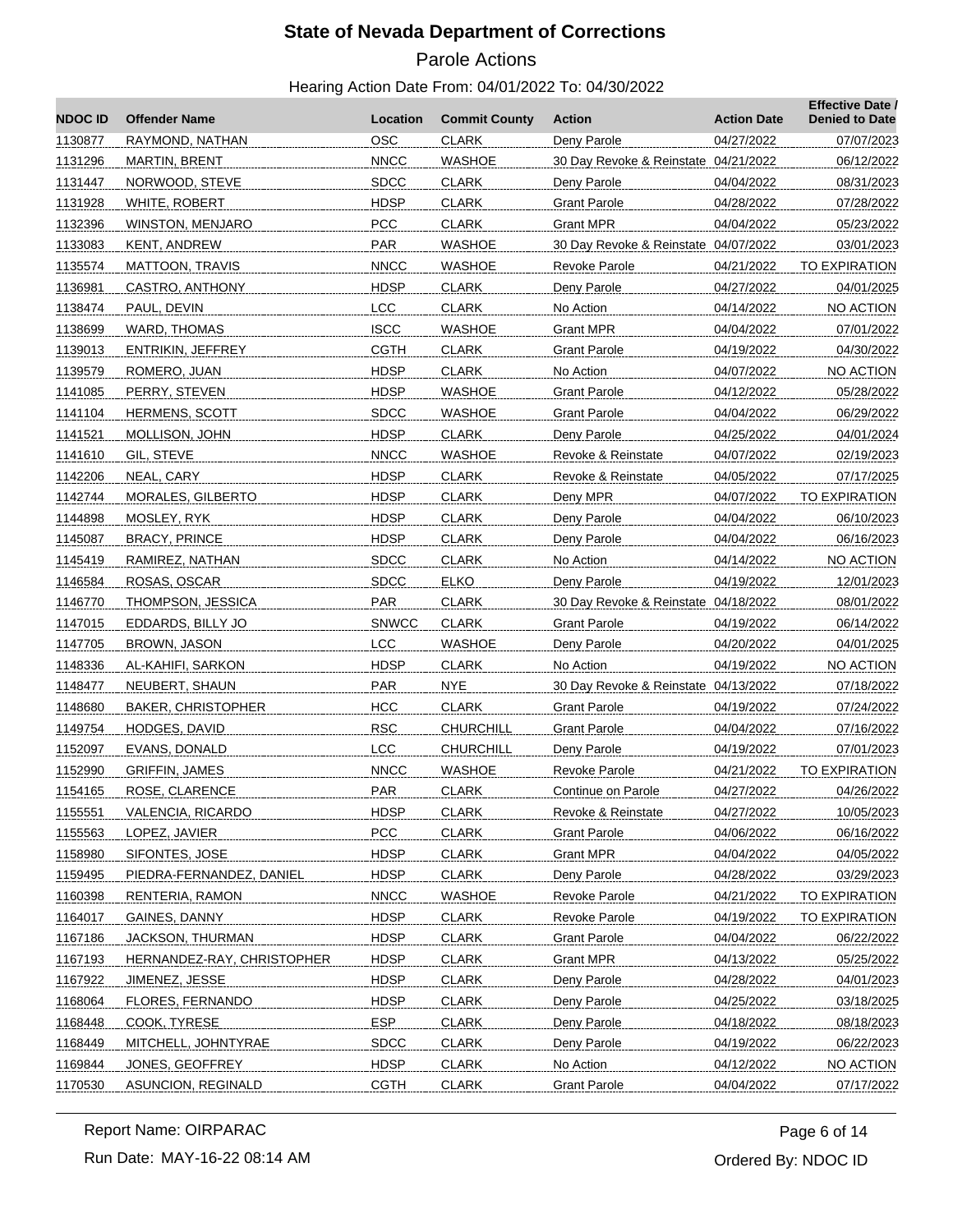# Parole Actions

#### Hearing Action Date From: 04/01/2022 To: 04/30/2022

| <b>NDOC ID</b> | <b>Offender Name</b>         | Location     | <b>Commit County</b> | Action                               | <b>Action Date</b> | <b>Effective Date /</b><br><b>Denied to Date</b> |
|----------------|------------------------------|--------------|----------------------|--------------------------------------|--------------------|--------------------------------------------------|
| 1170798        | MARTINEZ-AGUILAR, JOSELIN    | <b>SNWCC</b> | <b>CLARK</b>         | <b>Grant MPR</b>                     | 04/28/2022         | 07/13/2022                                       |
| 1171356        | KLEYNEN, BRIAN               | <b>LCC</b>   | <b>CLARK</b>         | Grant MPR                            | 04/20/2022         | 06/18/2022                                       |
| 1172162        | HALL, NORMAN                 | <b>HDSP</b>  | WASHOE               | Grant Parole                         | 04/04/2022         | 07/29/2021                                       |
| 1172191        | <b>CHRISTENSEN, AERION</b>   | <b>HDSP</b>  | <b>CLARK</b>         | <b>Revoke Parole</b>                 | 04/27/2022         | TO EXPIRATION                                    |
| 1172193        | WEISS, MATTHEW               | <b>HDSP</b>  | <b>CLARK</b>         | Grant Parole                         | 04/04/2022         | 06/02/2022                                       |
| 1173108        | ADAY, JIMMIE                 | <b>SDCC</b>  | <b>CLARK</b>         | <b>Grant Parole</b>                  | 04/04/2022         | 07/13/2022                                       |
| 1173456        | ROMERO, OMAR                 | <b>HDSP</b>  | <b>CLARK</b>         | No Action                            | 04/21/2022         | NO ACTION                                        |
| 1175022        | OLIVERA, NAPOLEON            | <b>SDCC</b>  | <b>CLARK</b>         | Deny Parole                          | 04/12/2022         | 04/01/2023                                       |
| 1175055        | BARRINGER, BRENDA            | <b>SNWCC</b> | WASHOE               | 90 Day Revoke & Reinstate 04/21/2022 |                    | 08/07/2021                                       |
| 1176079        | ORTEGA CAMPOS, RUBEN         | <b>NNCC</b>  | WASHOE               | <b>Grant Parole</b>                  | 04/04/2022         | 07/06/2022                                       |
| 1176691        | RENTERIA, SOPHIA             | <b>SNWCC</b> | CARSON               | No Action                            | 04/04/2022         | NO ACTION                                        |
| 1177077        | NICHOLSON, KHRISTOPHER       | <b>WSCC</b>  | <b>WHITE PINE</b>    | Grant Parole                         | 04/28/2022         | 07/22/2022                                       |
| 1178731        | SANCHEZ, NOLAN               | <b>SDCC</b>  | <b>CLARK</b>         | Deny Parole                          | 04/04/2022         | 03/26/2024                                       |
| 1178750        | MURCH, STEVEN                | <b>HCC</b>   | WASHOE               | <b>Grant Parole</b>                  | 04/20/2022         | 07/01/2022                                       |
| 1179217        | <b>COLEMAN, EMMETT</b>       | <b>SDCC</b>  | <b>CLARK</b>         | <b>Grant Parole</b>                  | 04/04/2022         | 07/12/2022                                       |
| 1179271        | MORRIS, KELLEN               | <b>SDCC</b>  | <b>WASHOE</b>        | Deny MPR                             | 04/04/2022         | TO EXPIRATION                                    |
| 1179590        | SCHANZER, STEVEN             | <b>LCC</b>   | WASHOE               | Deny Parole                          | 04/20/2022         | 10/03/2023                                       |
| 1181280        | MOORE, KEION                 | <b>HDSP</b>  | <b>CLARK</b>         | No Action                            | 04/21/2022         | <b>NO ACTION</b>                                 |
| 1181846        | WILLIS, MALIKAI              | <b>PAR</b>   | <b>CLARK</b>         | No Action                            | 04/06/2022         | NO ACTION                                        |
| 1181846        | WILLIS, MALIKAI              | PAR          | <b>CLARK</b>         | No Action                            | 04/20/2022         | NO ACTION                                        |
| 1182097        | EVANS, LUCAS                 | <b>PAR</b>   | <b>CLARK</b>         | Continue on Parole                   | 04/06/2022         | 04/07/2022                                       |
| 1182320        | RIVERA-URZUA, JULIAN         | <b>ESP</b>   | WASHOE               | Grant Parole                         | 04/28/2022         | 07/05/2022                                       |
| 1182426        | THOMPSON, JEREMY             | <b>HDSP</b>  | <b>CLARK</b>         | Revoke Parole                        | 04/06/2022         | TO EXPIRATION                                    |
| 1182571        | ROMERO, ALEJANDRO            | <b>HDSP</b>  | <b>CLARK</b>         | Grant Parole                         | 04/12/2022         | 06/01/2022                                       |
| 1182716        | WALSH, CHRISTOPHER           | <b>HDSP</b>  | <b>CLARK</b>         | Grant Parole                         | 04/11/2022         | 06/01/2022                                       |
| 1183656        | CHOYCE, ISAAC                | <b>ESP</b>   | <b>CLARK</b>         | Deny MPR                             | 04/22/2022         | TO EXPIRATION                                    |
| 1183954        | EDOUARD, CHARLES             | <b>LCC</b>   | WASHOE               | No Action                            | 04/04/2022         | NO ACTION                                        |
| 1183954        | EDOUARD, CHARLES             | <b>LCC</b>   | WASHOE               | No Action                            | 04/28/2022         | NO ACTION                                        |
| 1184715        | WRIGHT, JAMAL                | <b>SDCC</b>  | <b>WASHOE</b>        | Deny Parole                          | 04/04/2022         | 07/12/2023                                       |
| 1185658        | CESAREO-MARTINEZ, FIDELBERTO | <b>HDSP</b>  | <b>CLARK</b>         | Grant MPR                            | 04/12/2022         | 08/02/2022                                       |
| 1185732        | <b>WHEELER, ISAAC</b>        | <b>ESP</b>   | <b>WASHOE</b>        | Grant MPR                            | 04/22/2022         | 07/03/2022                                       |
| 1186263        | <b>BRUFFETT, CHRISTOPHER</b> | <b>ISCC</b>  | <b>WASHOE</b>        | No Action                            | 04/04/2022         | <b>NO ACTION</b>                                 |
| 1186634        | ROMERO, RICHARD              | <b>HDSP</b>  | <b>CLARK</b>         | No Action                            | 04/18/2022         | NO ACTION                                        |
| 1186916        | HARRIS, NATHAN               | <b>ISCC</b>  | <b>NYE</b>           | <b>Grant Parole</b>                  | 04/04/2022         | 07/17/2022                                       |
| 1189207        | <b>GRECO, WHITNEY</b>        | <b>CGTH</b>  | <b>CLARK</b>         | Deny Parole                          | 04/19/2022         | 05/07/2023                                       |
| 1190588        | CHRISTMAS, ASHLEY            | <b>HDSP</b>  | <b>CLARK</b>         | No Action                            | 04/06/2022         | NO ACTION                                        |
| 1191427        | PEREZ, EDDIE                 | <b>HDSP</b>  | <b>CLARK</b>         | Deny MPR                             | 04/11/2022         | <b>TO EXPIRATION</b>                             |
| 1192642        | NELSON, JARED                | <b>NNCC</b>  | <b>WASHOE</b>        | <b>Grant Parole</b>                  | 04/04/2022         | 06/30/2022                                       |
| 1194202        | <b>CALDWELL, LAMONT</b>      | <b>SDCC</b>  | <b>WASHOE</b>        | Deny Parole                          | 04/21/2022         | 02/21/2023                                       |
| 1194267        | ROBB, ALEXANDER              | <b>HCC</b>   | <b>CLARK</b>         | <b>Grant Parole</b>                  | 04/20/2022         | 07/10/2022                                       |
| 1194374        | BROWN, HENRY                 | <b>PAR</b>   | <b>WASHOE</b>        | <b>Grant Early Discharge</b>         | 04/26/2022         | 10/17/2022                                       |
| 1194875        | LAMB, KEVIN                  | <b>ESP</b>   | <b>NYE</b>           | Deny MPR                             | 04/22/2022         | TO EXPIRATION                                    |
| 1196230        | ROBINSON, TAVONNE            | <b>HDSP</b>  | <b>CLARK</b>         | <b>Grant MPR</b>                     | 04/28/2022         | 06/24/2022                                       |
| 1196439        | YOUNG, FRAZIER               | <b>NNCC</b>  | <b>WASHOE</b>        | Revoke Parole                        | 04/21/2022         | TO EXPIRATION                                    |
| 1197451        | <b>KRAY, CHARITY</b>         | <b>SNWCC</b> | <b>CLARK</b>         | Deny Parole                          | 04/28/2022         | 07/01/2023                                       |
|                |                              | <b>HDSP</b>  |                      |                                      |                    |                                                  |
| 1197822        | LOGAN, SCOTT                 |              | <b>CLARK</b>         | <b>Grant MPR</b>                     | 04/27/2022         | 05/15/2022                                       |

Run Date: MAY-16-22 08:14 AM Report Name: OIRPARAC

Ordered By: NDOC ID Page 7 of 14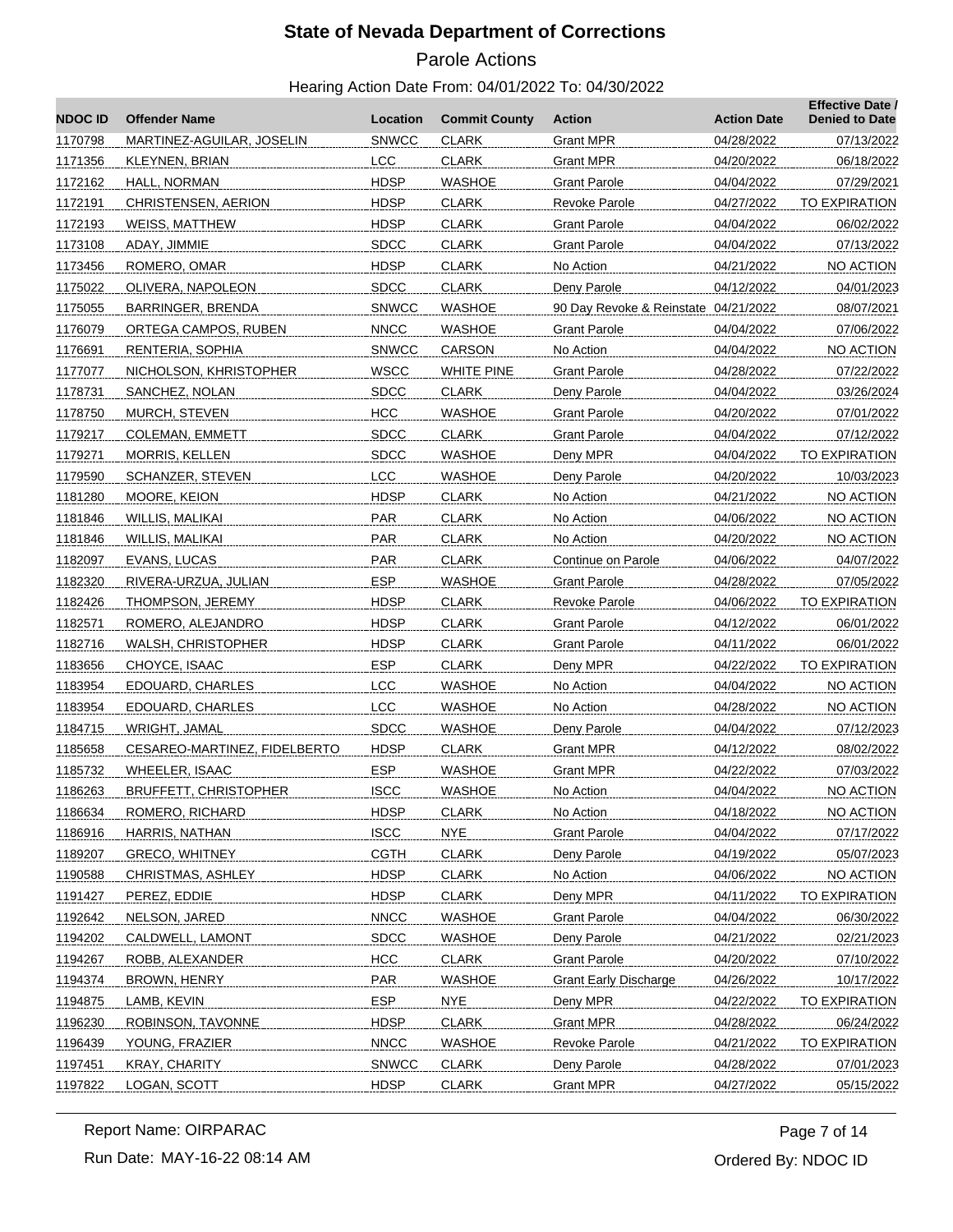# Parole Actions

Hearing Action Date From: 04/01/2022 To: 04/30/2022

| <b>NDOCID</b>      | <b>Offender Name</b>                   | Location                  | <b>Commit County</b>         | <b>Action</b>                        | <b>Action Date</b>       | <b>Effective Date /</b><br><b>Denied to Date</b> |
|--------------------|----------------------------------------|---------------------------|------------------------------|--------------------------------------|--------------------------|--------------------------------------------------|
| 1197994            | <b>BRAATEN, DALE</b>                   | <b>NNCC</b>               | <b>LYON</b>                  | <b>Grant MPR</b>                     | 04/04/2022               | 07/07/2022                                       |
| 1200088            | HOGAN, TYANA                           | <b>SNWCC</b>              | <b>CLARK</b>                 | Deny MPR                             | 04/28/2022               | TO EXPIRATION                                    |
| 1200436            | BAZALDUA, SERGIO                       | <b>HDSP</b>               | <b>CLARK</b>                 | <b>Grant MPR</b>                     | 04/25/2022               | 07/14/2022                                       |
| 1200732            | DICKSON, JUSTIN                        | <b>ESP</b>                | <b>WASHOE</b>                | <b>Grant Parole</b>                  | 04/28/2022               | 04/04/2022                                       |
| 1201013            | JUAN, HURTADO                          | <b>HDSP</b>               | <b>CLARK</b>                 | Deny Parole                          | 04/13/2022               | 02/21/2023                                       |
| 1201016            | <b>HEWES, MATTHEW</b>                  | <b>HDSP</b>               | <b>CLARK</b>                 | No Action                            | 04/26/2022               | NO ACTION                                        |
| 1201105            | CRAIG, KEAUNTIS                        | <b>SCC</b>                | <b>WASHOE</b>                | <b>Grant Parole</b>                  | 04/12/2022               | 07/26/2022                                       |
| 1201398            | WILLIAMS, IVAN                         | <b>ESP</b>                | <b>CHURCHILL</b>             | Deny MPR                             | 04/22/2022               | TO EXPIRATION                                    |
| 1201481            | SINRILL, TERRY                         | <b>HDSP</b>               | <b>CLARK</b>                 | Deny MPR                             | 04/28/2022               | TO EXPIRATION                                    |
| 1202152            | ROBLES, RAYMOND                        | <b>NNCC</b>               | <b>WASHOE</b>                | No Action                            | 04/06/2022               | NO ACTION                                        |
| 1202530            | TILLIS, JAMAAL                         | <b>PCC</b>                | <b>CLARK</b>                 | <b>Grant MPR</b>                     | 04/04/2022               | 07/28/2022                                       |
| 1202831            | WATTS, JACOB                           | <b>HDSP</b>               | <b>CLARK</b>                 | <b>Grant Parole</b>                  | 04/04/2022               | 05/29/2022                                       |
| 1202865            | TOTMAN, ROBERT                         | <b>RSC</b>                | <b>WASHOE</b>                | <b>Grant Parole</b>                  | 04/04/2022               | 07/31/2022                                       |
| 1204735            | CORONA, ABRAHAM                        | CCC                       | <b>CLARK</b>                 | <b>Grant Parole</b>                  | 04/21/2022               | 07/21/2022                                       |
| 1205538            | POWERS, ELEANOR                        | <b>SNWCC</b>              | <b>CLARK</b>                 | <b>Grant Parole</b>                  | 04/28/2022               | 07/27/2022                                       |
| 1205670            | <b>WALTON, DARRYL</b>                  | <b>HDSP</b>               | <b>CLARK</b>                 | <b>Grant MPR</b>                     | 04/12/2022               | 07/29/2022                                       |
| 1205889            | KAPPEL, MARCY                          | <b>SNWCC</b>              | <b>WASHOE</b>                | No Action                            | 04/21/2022               | NO ACTION                                        |
| 1206605            | MARTINEZ, MARY                         | <b>SNWCC</b>              | <b>CLARK</b>                 | <b>Grant Parole</b>                  | 04/28/2022               | 07/01/2022                                       |
| 1206669            | HERNANDEZ, MIGUEL                      | <b>HDSP</b>               | <b>CLARK</b>                 | <b>Grant Parole</b>                  | 04/13/2022               | 07/18/2022                                       |
| 1206792            | WILLIAMS, SAFARI                       | <b>HDSP</b>               | <b>CLARK</b>                 | Deny Parole                          | 04/28/2022               | 04/01/2023                                       |
| 1208351            | HAWLEY, BRENT                          | <b>LCC</b>                | <b>WASHOE</b>                | <b>Grant MPR</b>                     | 04/28/2022               | 07/06/2022                                       |
| 1209014            | SANCHEZ, PETER                         | <b>HDSP</b>               | <b>CLARK</b>                 | Deny MPR                             | 04/27/2022               | TO EXPIRATION                                    |
| 1209065            | BROWN-ROSS, LUTEECE                    | <b>SNWCC</b>              | <b>CLARK</b>                 | <b>Revoke Parole</b>                 | 04/18/2022               | TO EXPIRATION                                    |
| 1209515            | SIGNER, WILLIAM                        | <b>SDCC</b>               | <b>WASHOE</b>                | Deny Parole                          | 04/04/2022               | 03/03/2023                                       |
| 1209609            | KOPIETZ, CHRIS                         | <b>WSCC</b>               | <b>CLARK</b>                 | Deny Parole                          | 04/28/2022               | 06/19/2023                                       |
| 1210685            | SCOTT, MATTHEW                         | <b>HDSP</b>               | <b>CLARK</b>                 | No Action                            | 04/25/2022               | NO ACTION                                        |
| 1210963            | BROWN, KISHUN                          | PAR                       | <b>CLARK</b>                 | 30 Day Revoke & Reinstate 04/13/2022 |                          | 05/17/2022                                       |
| 1211372            | MCGOVERN, ARLO                         | <b>HDSP</b>               | <b>CLARK</b>                 | No Action                            | 04/21/2022               | NO ACTION                                        |
| 1211382            | <b>EVANSON, TIMOTHY</b>                | <b>SDCC</b>               | <b>WASHOE</b>                | <b>Grant MPR</b>                     | 04/04/2022               | 07/03/2022                                       |
| 1211870            | MCKINNEY, TYRIQ                        | <b>ISCC</b>               | <b>CLARK</b>                 | <b>Grant MPR</b>                     | 04/04/2022               | 07/13/2022                                       |
| 1212178            | ELLIS, DYMUND                          | <b>SNWCC</b>              | <b>CLARK</b>                 | Deny Parole                          | 04/28/2022               | 07/01/2025                                       |
| 1212553            | <b>BROWN, TAREN</b>                    | <b>NNCC</b>               | <b>WASHOE</b>                | <b>Grant MPR</b>                     | 04/04/2022               | 07/24/2022                                       |
| 1213094            | <b>BLANKS, MELVIN</b><br>WATSON, ANDRE | <b>HCC</b><br><b>HDSP</b> | <b>CLARK</b>                 | <b>Grant Parole</b>                  | 04/20/2022<br>04/28/2022 | 07/29/2022<br>TO EXPIRATION                      |
| 1215814<br>1216337 | ABASTA, ROBERT                         | <b>HDSP</b>               | <b>CLARK</b><br><b>CLARK</b> | Deny MPR<br>Deny Parole              | 04/12/2022               |                                                  |
| 1216703            | FEEMSTER, FELISHA                      | <b>SNWCC</b>              | <b>CLARK</b>                 | <b>Grant Parole</b>                  | 04/05/2022               | 05/26/2023<br>07/26/2022                         |
| 1216806            | FLOYD, KEVIN                           | <b>HDSP</b>               | <b>CLARK</b>                 | <b>Grant Parole</b>                  | 04/20/2022               | 07/07/2022                                       |
| 1216975            | STIEFEL, ANDREW                        | <b>SCC</b>                | <b>DOUGLAS</b>               | Deny Parole                          | 04/06/2022               | 08/01/2023                                       |
| 1217260            | ESCOBAR, JONATHAN                      | CCC                       | <b>CLARK</b>                 | Deny MPR                             | 04/21/2022               | TO EXPIRATION                                    |
| 1218266            | HOLMES, DAMAN                          | <b>HDSP</b>               | <b>CLARK</b>                 | <b>Grant Parole</b>                  | 04/13/2022               | 09/22/2021                                       |
| 1219246            | CLARK, MORGAN                          | <b>JCC</b>                | <b>WASHOE</b>                | <b>Grant MPR</b>                     | 04/20/2022               | 06/25/2022                                       |
| 1219422            | MORENO, LEOPOLDO                       | <b>HDSP</b>               | <b>CLARK</b>                 | <b>Grant MPR</b>                     | 04/25/2022               | 07/31/2022                                       |
| 1219908            | RILEY, JAMES                           | <b>PAR</b>                | <b>WASHOE</b>                | <b>Grant Parole</b>                  | 04/06/2022               | 04/11/2022                                       |
| 1221130            | ROACH, CHARLES                         | <b>NNTH</b>               | <b>WASHOE</b>                | <b>Grant MPR</b>                     | 04/04/2022               | 07/02/2022                                       |
| 1221220            | CAMPBELL, AARON                        | <b>SDCC</b>               | <b>CLARK</b>                 | Deny Parole                          | 04/19/2022               | 03/24/2023                                       |
| 1221766            | DOSS, CURTIS                           | <b>SDCC</b>               | <b>CLARK</b>                 | <b>Grant Parole</b>                  | 04/04/2022               | 07/07/2022                                       |
|                    |                                        |                           |                              |                                      |                          |                                                  |

Run Date: MAY-16-22 08:14 AM Report Name: OIRPARAC

Ordered By: NDOC ID Page 8 of 14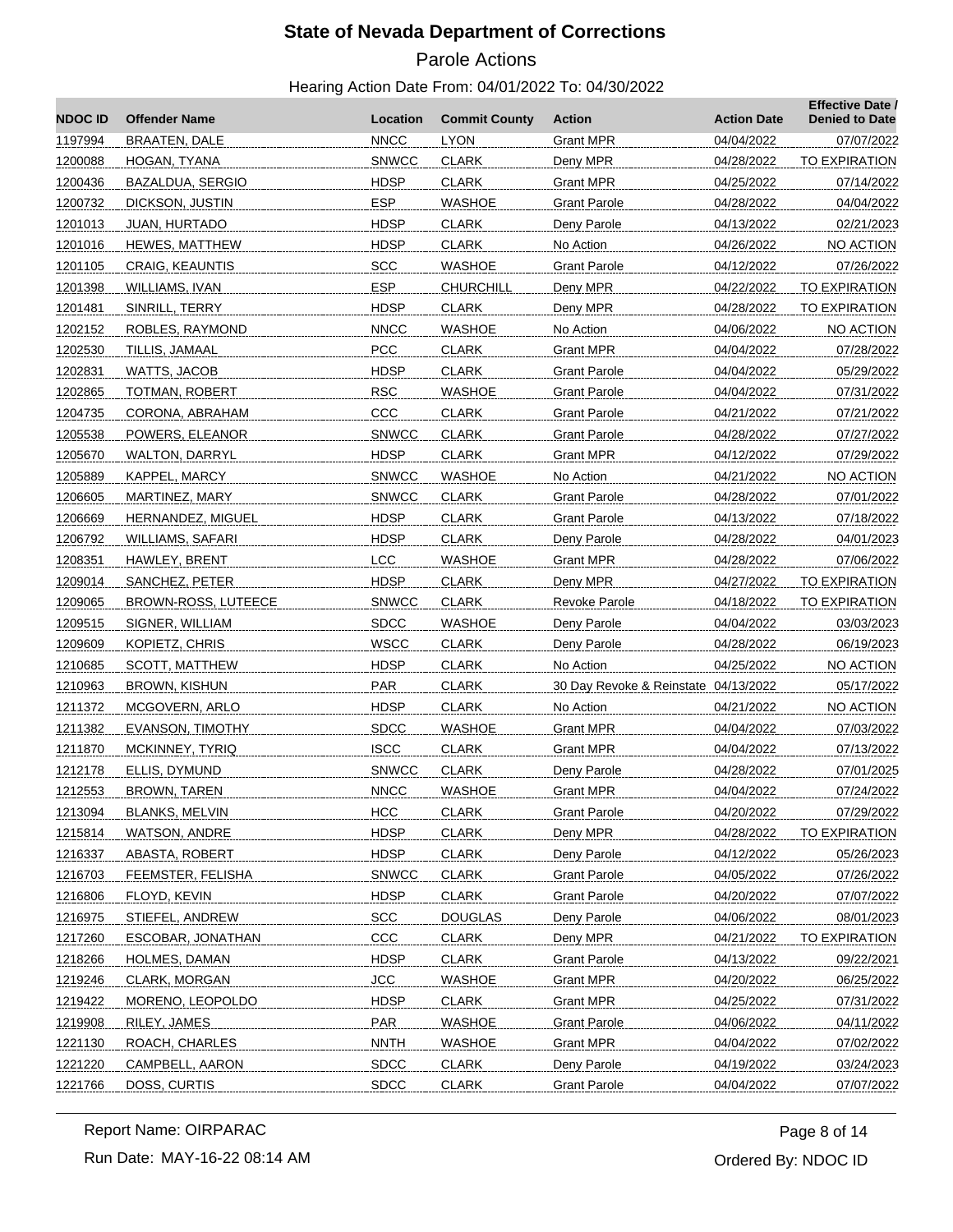# Parole Actions

#### Hearing Action Date From: 04/01/2022 To: 04/30/2022

| <b>NDOC ID</b> | <b>Offender Name</b>          | Location     | <b>Commit County</b> | <b>Action</b>                        | <b>Action Date</b> | <b>Effective Date /</b><br><b>Denied to Date</b> |
|----------------|-------------------------------|--------------|----------------------|--------------------------------------|--------------------|--------------------------------------------------|
| 1222156        | JONES, DRAMELL                | <b>HDSP</b>  | <b>CLARK</b>         | Revoke Parole                        | 04/05/2022         | <b>TO EXPIRATION</b>                             |
| 1222384        | JONES, JOHNNY                 | <b>ISCC</b>  | <b>CLARK</b>         | Deny Parole                          | 04/04/2022         | 12/31/2023                                       |
| 1222497        | KINSEY, DARWIN                | PAR          | <b>CLARK</b>         | 30 Day Revoke & Reinstate 04/13/2022 |                    | 05/22/2021                                       |
| 1222949        | MONTENEGRO, JENNIFER          | <b>SNWCC</b> | <b>CLARK</b>         | No Action                            | 04/21/2022         | NO ACTION                                        |
| 1223018        | HARRISON, SEAN                | <b>PCC</b>   | <b>CLARK</b>         | Grant MPR                            | 04/21/2022         | 07/01/2022                                       |
| 1223140        | WHITTON, NATHAN               | <b>LCC</b>   | WASHOE               | Deny Parole                          | 04/18/2022         | 10/02/2022                                       |
| 1223471        | HORNER, KENNETH               | <b>SDCC</b>  | WASHOE               | Deny Parole                          | 04/21/2022         | 04/01/2023                                       |
| 1224240        | JENKINS, JACQUELYNN           | <b>SNWCC</b> | <b>CLARK</b>         | Revoke & Reinstate                   | 04/18/2022         | 04/12/2023                                       |
| 1224823        | LISK, DANNY                   | <b>LCC</b>   | NYE.                 | Deny MPR                             | 04/18/2022         | <b>TO EXPIRATION</b>                             |
| 1224857        | GONZALEZ-MEJIA, ELFEGO        | <b>SDCC</b>  | <b>WASHOE</b>        | Deny Parole                          | 04/28/2022         | 10/23/2022                                       |
| 1225034        | CELUSTA, STEPHANIE            | <b>SNWCC</b> | CHURCHILL            | <b>Grant Parole</b>                  | 04/28/2022         | 07/28/2022                                       |
| 1225678        | FRANCOROLLANS, WILLIAM        | <b>HDSP</b>  | <b>CLARK</b>         | <b>Grant Parole</b>                  | 04/11/2022         | 04/22/2022                                       |
| 1225821        | BOGARIN-MEDELES, ANGEL        | <b>SDCC</b>  | <b>CLARK</b>         | <b>Grant Parole</b>                  | 04/04/2022         | 07/30/2022                                       |
| 1226009        | BROWN, AARON                  | <b>SDCC</b>  | <b>CLARK</b>         | Deny Parole                          | 04/20/2022         | 04/08/2023                                       |
| 1227652        | FORD, EMMANUAL                | CGTH         | <b>CLARK</b>         | <b>Grant MPR</b>                     | 04/04/2022         | 07/17/2022                                       |
| 1227945        | MIRANDA, MARTIN               | <b>SDCC</b>  | <b>CLARK</b>         | Grant MPR                            | 04/19/2022         | 07/15/2022                                       |
| 1228031        | PAULISON, BARRY               | <b>LCC</b>   | <b>LYON</b>          | Grant MPR                            | 04/04/2022         | 08/15/2022                                       |
| 1228145        | ZARATE, USBALDO               | <b>HDSP</b>  | <b>CLARK</b>         | <b>Grant Parole</b>                  | 04/28/2022         | 07/11/2022                                       |
| 1228424        | ROBINSON, SARA                | <b>SNWCC</b> | <b>CLARK</b>         | <b>Revoke Parole</b>                 | 04/18/2022         | TO EXPIRATION                                    |
| 1229101        | VILLANUEVA, ANTHINO           | <b>LCC</b>   | <b>CLARK</b>         | <b>Grant MPR</b>                     | 04/20/2022         | 08/05/2022                                       |
| 1229165        | THURMAN, SHAWN                | <b>OUT</b>   | <b>CLARK</b>         | 30 Day Revoke & Reinstate 04/13/2022 |                    | 12/27/2021                                       |
| 1229255        | JONES, RANDALL                | <b>ESP</b>   | <b>CHURCHILL</b>     | <b>Grant Parole</b>                  | 04/21/2022         | 07/04/2022                                       |
| 1229306        | SANCHEZ, GEORGE               | <b>HDSP</b>  | <b>CLARK</b>         | Revoke Parole                        | 04/27/2022         | TO EXPIRATION                                    |
| 1230930        | BRIDGES, D'VONTAE             | <b>WSCC</b>  | <b>CLARK</b>         | <b>Grant Parole</b>                  | 04/07/2022         | 06/30/2022                                       |
| 1232071        | VIRGEN, NOMAR                 | <b>CGTH</b>  | <b>CLARK</b>         | Grant MPR                            | 04/04/2022         | 07/30/2022                                       |
| 1232439        | <b>BOJORQUEZ, CHRISTOPHER</b> | <b>HDSP</b>  | <b>WASHOE</b>        | No Action                            | 04/11/2022         | NO ACTION                                        |
| 1232444        | RIDDLE, ERIC                  | <b>NNCC</b>  | WASHOE               | Revoke Parole                        | 04/21/2022         | TO EXPIRATION                                    |
| 1232907        | PONGRACZ, MARQUIS             | <b>WSCC</b>  | CLARK                | <b>Grant Parole</b>                  | 04/28/2022         | 07/30/2022                                       |
| 1233070        | GARCIA-BUENO, EFREN           | <b>NNCC</b>  | <b>WASHOE</b>        | 30 Day Revoke & Reinstate 04/21/2022 |                    | 07/01/2024                                       |
| 1233794        | URANGO, JOSEPH                | <b>HDSP</b>  | <b>CLARK</b>         | Grant MPR                            | 04/07/2022         | 06/21/2022                                       |
| 1233921        | ROMERO-CEBELLOS, LUIS         | <b>NNCC</b>  | <b>WASHOE</b>        | <b>Grant Parole</b>                  | 04/11/2022         | 07/27/2022                                       |
| 1234531        | OWENS, SITERIA                | <b>SNWCC</b> | <b>CLARK</b>         | No Action                            | 04/13/2022         | NO ACTION                                        |
| 1234613        | HENDERSON, JAMIE              | <b>ISCC</b>  | <b>CLARK</b>         | Deny Parole                          | 04/12/2022         | 11/05/2022                                       |
| 1234693        | MILLER, ERIC                  | <b>RSC</b>   | <b>NYE</b>           | <b>Grant MPR</b>                     | 04/04/2022         | 07/01/2022                                       |
| 1234981        | <b>IRIJOVIK, GALARIA</b>      | <b>HDSP</b>  | <b>CLARK</b>         | <b>Revoke MPR</b>                    | 04/06/2022         | <b>TO EXPIRATION</b>                             |
| 1234999        | ARTIS, CAMERON                | <b>SCC</b>   | <b>CLARK</b>         | <b>Grant MPR</b>                     | 04/11/2022         | 07/27/2022                                       |
| 1235178        | BARBER, CHARLES               | <b>SDCC</b>  | <b>ELKO</b>          | <b>Grant Parole</b>                  | 04/12/2022         | 07/08/2022                                       |
| 1235190        | VALDEZ, ANTHONY               | <b>ESP</b>   | <b>DOUGLAS</b>       | Deny Parole                          | 04/07/2022         | 11/27/2022                                       |
| 1235219        | CHEW, RANDY                   | OSC          | <b>WASHOE</b>        | No Action                            | 04/26/2022         | NO ACTION                                        |
| 1235542        | <b>HOLDSAMBECK, KENT</b>      | <b>RSC</b>   | <b>CLARK</b>         | <b>Grant MPR</b>                     | 04/04/2022         | 07/05/2022                                       |
| 1236043        | DAVIS, MICHAEL                | <b>RSC</b>   | <b>WASHOE</b>        | <b>Grant Parole</b>                  | 04/21/2022         | 07/06/2022                                       |
| 1236181        | DURR, PRESTON                 | <b>CGTH</b>  | <b>CLARK</b>         | <b>Grant MPR</b>                     | 04/04/2022         | 07/08/2022                                       |
| 1236291        | <b>ORNELAS, TERESA</b>        | <b>SNWCC</b> | <b>CLARK</b>         | <b>Grant MPR</b>                     | 04/04/2022         | 08/16/2022                                       |
| 1236335        | BROOME, JASON                 | <b>HDSP</b>  | <b>CLARK</b>         | <b>Grant Parole</b>                  | 04/20/2022         | 07/16/2022                                       |
| 1236637        | <b>BANKS, KEVIN</b>           | <b>RSC</b>   | <b>CLARK</b>         | <b>Grant MPR</b>                     | 04/04/2022         | 07/28/2022                                       |
| 1236754        | SHIPE, JERROL                 | <b>SDCC</b>  | <b>CLARK</b>         | Deny MPR                             | 04/19/2022         | <b>TO EXPIRATION</b>                             |
|                |                               |              |                      |                                      |                    |                                                  |

Report Name: OIRPARAC

Ordered By: NDOC ID Page 9 of 14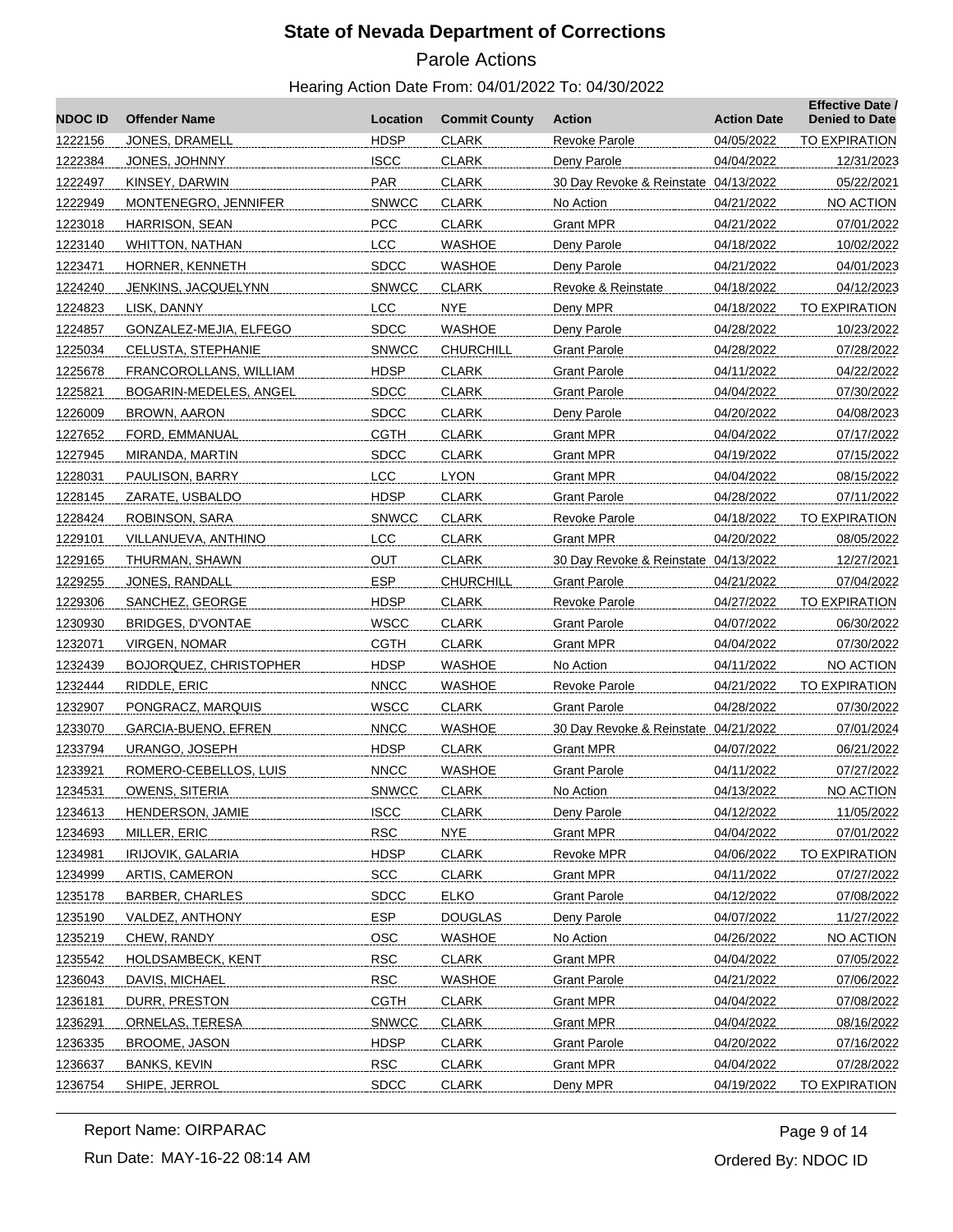# Parole Actions

#### Hearing Action Date From: 04/01/2022 To: 04/30/2022

| <b>NDOC ID</b> | <b>Offender Name</b>        | Location     | <b>Commit County</b> | <b>Action</b>                        | <b>Action Date</b> | <b>Effective Date /</b><br><b>Denied to Date</b> |
|----------------|-----------------------------|--------------|----------------------|--------------------------------------|--------------------|--------------------------------------------------|
| 1236759        | LOWE, DISHAN                | <b>SDCC</b>  | <b>CLARK</b>         | <b>Grant MPR</b>                     | 04/04/2022         | 06/04/2022                                       |
| 1236764        | PEREZ, BENITO               | <b>PCC</b>   | <b>CLARK</b>         | <b>Grant MPR</b>                     | 04/06/2022         | 06/13/2022                                       |
| 1237326        | SMITH, JOSEPH               | <b>CGTH</b>  | <b>CLARK</b>         | <b>Grant Parole</b>                  | 04/04/2022         | 07/23/2022                                       |
| 1237336        | GREEN, JOHN                 | <b>SDCC</b>  | WASHOE               | Deny MPR                             | 04/04/2022         | TO EXPIRATION                                    |
| 1237435        | MARES, GUSTAVO              | HDSP         | <b>CLARK</b>         | Deny MPR                             | 04/13/2022         | TO EXPIRATION                                    |
| 1237448        | <b>GRAVES, ALUSHA</b>       | <b>JCC</b>   | <b>CLARK</b>         | Revoke MPR                           | 04/20/2022         | TO EXPIRATION                                    |
| 1237674        | DELMARO, PETE               | <b>HDSP</b>  | <b>CLARK</b>         | <b>Revoke Parole</b>                 | 04/06/2022         | TO EXPIRATION                                    |
| 1237675        | ACOSTA, GEORGE              | <b>HDSP</b>  | <b>CLARK</b>         | No Action                            | 04/07/2022         | NO ACTION                                        |
| 1237685        | CHINCHEN, ELIZABETH         | <b>RSC</b>   | <b>CLARK</b>         | Grant MPR                            | 04/04/2022         | 07/02/2022                                       |
| 1237799        | VILLADELGADO, GODERICK      | <b>HDSP</b>  | <b>CLARK</b>         | Deny Parole                          | 04/28/2022         | 02/25/2024                                       |
| 1237914        | HALLAS, DYLAN               | <b>SDCC</b>  | WASHOE               | <b>Grant MPR</b>                     | 04/19/2022         | 07/28/2022                                       |
| 1238598        | CRAWFORD, RAINA             | <b>SNWCC</b> | WASHOE               | Revoke Parole                        | 04/07/2022         | <b>TO EXPIRATION</b>                             |
| 1239195        | HALL, STEPHON               | <b>SDCC</b>  | <b>CLARK</b>         | Grant MPR                            | 04/12/2022         | 05/09/2022                                       |
| 1239324        | <b>BURCIAGA, VICTOR</b>     | <b>HDSP</b>  | <b>CLARK</b>         | 90 Day Revoke & Reinstate 04/06/2022 |                    | 08/29/2022                                       |
| 1239389        | <b>EVANS, RICHARD</b>       | <b>RSC</b>   | <b>CLARK</b>         | <b>Grant Parole</b>                  | 04/04/2022         | 07/26/2022                                       |
| 1239396        | MCGRUDER, MICHAEL           | <b>SDCC</b>  | WASHOE               | <b>Grant Parole</b>                  | 04/04/2022         | 06/08/2022                                       |
| 1239522        | MONDRAGON, DEMETRE          | <b>OUT</b>   | <b>CLARK</b>         | 30 Day Revoke & Reinstate 04/06/2022 |                    | 04/20/2022                                       |
| 1239658        | PATTEE, CHRISTIAN           | <b>HDSP</b>  | <b>CLARK</b>         | Revoke Parole                        | 04/27/2022         | TO EXPIRATION                                    |
| 1239964        | CARTER, ANGELA              | <b>SNWCC</b> | <b>CLARK</b>         | Deny MPR                             | 04/28/2022         | TO EXPIRATION                                    |
| 1239966        | MADSON, TIFFNEY             | <b>SNWCC</b> | <b>CLARK</b>         | <b>Grant MPR</b>                     | 04/28/2022         | 09/09/2022                                       |
| 1240084        | WOODSON, MARCUS             | PCC          | <b>CLARK</b>         | <b>Grant Parole</b>                  | 04/07/2022         | 03/29/2022                                       |
| 1240794        | REVELS, JONTAN              | <b>HDSP</b>  | <b>CLARK</b>         | No Action                            | 04/26/2022         | NO ACTION                                        |
| 1240955        | LEPE, SANTIAGO              | <b>HDSP</b>  | <b>CLARK</b>         | 30 Day Revoke & Reinstate 04/27/2022 |                    | 04/04/2022                                       |
| 1241272        | <b>BELL, RICHARD</b>        | <b>OSC</b>   | <b>CLARK</b>         | No Action                            | 04/26/2022         | NO ACTION                                        |
| 1241522        | DICKERSON, DOUGLAS          | <b>HDSP</b>  | <b>CLARK</b>         | Grant MPR                            | 04/25/2022         | 10/10/2022                                       |
| 1241585        | CIELAKIE, GREGORY           | <b>HDSP</b>  | <b>ELKO</b>          | <b>Grant Parole</b>                  | 04/28/2022         | 07/27/2022                                       |
| 1241765        | <b>KERSTEN, VERONICA</b>    | <b>JCC</b>   | WASHOE               | Revoke Parole                        | 04/07/2022         | TO EXPIRATION                                    |
| 1241770        | ROWELL, JULIE               | <b>RSC</b>   | <b>CLARK</b>         | <b>Grant Parole</b>                  | 04/04/2022         | 07/28/2022                                       |
| 1241773        | MONTANO, STEVEN             | <b>HDSP</b>  | <b>CLARK</b>         | Revoke Parole                        | 04/19/2022         | TO EXPIRATION                                    |
| 1241811        | PIRTLE, ISAAC               | PAR          | <b>CLARK</b>         | 30 Day Revoke & Reinstate 04/19/2022 |                    | 01/23/2023                                       |
| 1241813        | ORTIZSALAZAR, JOSE          | SCC          | <b>CLARK</b>         | Grant MPR                            | 04/04/2022         | 07/19/2022                                       |
| 1242065        | <b>JOHNSON, THEAREAN</b>    | <b>HDSP</b>  | <b>CLARK</b>         | Deny MPR                             | 04/13/2022         | <b>TO EXPIRATION</b>                             |
| 1242212        | OLMEDO, CESAR               | <b>HDSP</b>  | CLARK                | Revoke Parole                        | 04/13/2022         | TO EXPIRATION                                    |
| 1242232        | HUTCHISON, RONALD           | <b>HDSP</b>  | <b>WHITE PINE</b>    | <b>Grant MPR</b>                     | 04/12/2022         | 07/05/2022                                       |
| 1242335        | <b>BUTLER, MOSES</b>        | <b>HDSP</b>  | <b>CLARK</b>         | <b>Grant Parole</b>                  | 04/14/2022         | 07/16/2022                                       |
| 1242770        | GONZALEZ, MARTIN            | <b>LCC</b>   | WASHOE               | <b>Grant MPR</b>                     | 04/18/2022         | 07/21/2022                                       |
| 1242873        | JOHNSON, KENDRICK           | <b>HDSP</b>  | <b>CLARK</b>         | 30 Day Revoke & Reinstate 04/19/2022 |                    | 08/22/2023                                       |
| 1243027        | HARTMAN, ROBERT             | <b>HDSP</b>  | <b>CLARK</b>         | Revoke Parole                        | 04/13/2022         | TO EXPIRATION                                    |
| 1243317        | URIZAR, LEONEL              | <b>RSC</b>   | <b>CLARK</b>         | <b>Grant MPR</b>                     | 04/04/2022         | 07/18/2022                                       |
| 1243420        | GONZALEZ-SILIS, EDGAR       | PAR          | <b>WASHOE</b>        | 30 Day Revoke & Reinstate 04/07/2022 |                    | 10/27/2022                                       |
| 1243611        | SUMMARY, PATRICK            | <b>HDSP</b>  | <b>CLARK</b>         | Grant MPR                            | 04/13/2022         | 08/02/2022                                       |
| 1243648        | ROBLES, ISMAEL              | <b>PAR</b>   | <b>CLARK</b>         | 30 Day Revoke & Reinstate 04/06/2022 |                    | 10/15/2022                                       |
| 1243739        | BALOCCA, JAMES              | <b>LCC</b>   | <b>CHURCHILL</b>     | <b>Grant MPR</b>                     | 04/04/2022         | 07/03/2022                                       |
| 1243884        | BILL, TEHKI                 | <b>PAR</b>   | <b>WASHOE</b>        | 30 Day Revoke & Reinstate 04/07/2022 |                    | 12/03/2022                                       |
| 1243886        | SCHMIDT-PARKHURST, NICKOLAS | <b>NNCC</b>  | <b>WASHOE</b>        | 90 Day Revoke & Reinstate 04/21/2022 |                    | 06/22/2022                                       |
| 1243984        | TIRADO, ALBERTO             | PAR          | <b>CLARK</b>         | Continue on Parole                   | 04/19/2022         | 04/19/2022                                       |
|                |                             |              |                      |                                      |                    |                                                  |

Report Name: OIRPARAC

Run Date: MAY-16-22 08:14 AM

Ordered By: NDOC ID Page 10 of 14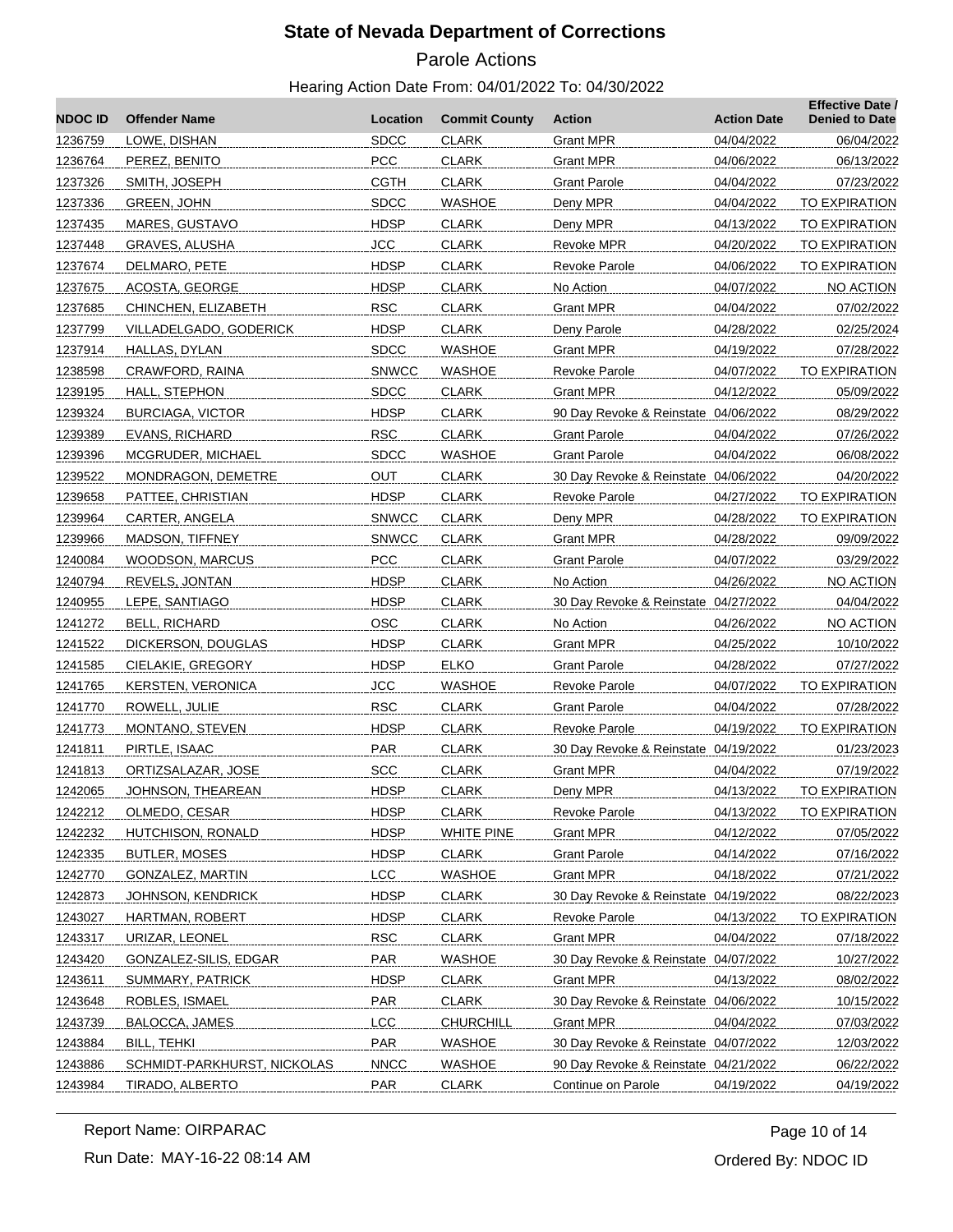# Parole Actions

#### Hearing Action Date From: 04/01/2022 To: 04/30/2022

| <b>NDOC ID</b> | <b>Offender Name</b>       | Location     | <b>Commit County</b> | Action                               | <b>Action Date</b> | <b>Effective Date /</b><br><b>Denied to Date</b> |
|----------------|----------------------------|--------------|----------------------|--------------------------------------|--------------------|--------------------------------------------------|
| 1244160        | MURILLO, CAMERON           | <b>HDSP</b>  | <b>CLARK</b>         | Deny Parole                          | 04/06/2022         | 01/16/2023                                       |
| 1244230        | HOUSTON, KHALI             | <b>HDSP</b>  | <b>CLARK</b>         | Deny MPR                             | 04/20/2022         | TO EXPIRATION                                    |
| 1244372        | BACON, VIJAY               | <b>HDSP</b>  | <b>CLARK</b>         | 30 Day Revoke & Reinstate 04/19/2022 |                    | 05/25/2022                                       |
| 1244728        | ALBERT, MICHAEL            | <b>SCC</b>   | <b>ELKO</b>          | Grant MPR                            | 04/04/2022         | 07/18/2022                                       |
| 1244823        | HANILY, KEELIE             | OUT          | <b>CLARK</b>         | 30 Day Revoke & Reinstate 04/18/2022 |                    | 05/10/2022                                       |
| 1244830        | NTLABATI, ZURI             | <b>RSC</b>   | <b>CLARK</b>         | Grant MPR                            | 04/04/2022         | 07/16/2022                                       |
| 1244891        | MCCAULIE, ERVIN            | <b>ISCC</b>  | <b>CLARK</b>         | Deny Parole                          | 04/12/2022         | 08/20/2022                                       |
| 1245268        | RAMIREZ, NATHAN            | <b>ESP</b>   | <b>CLARK</b>         | Deny Parole                          | 04/20/2022         | 07/01/2024                                       |
| 1245345        | AGOSTO, MEGAN              | <b>SNWCC</b> | <b>DOUGLAS</b>       | Deny Parole                          | 04/28/2022         | 02/06/2023                                       |
| 1245615        | READING, BRANDON           | <b>HDSP</b>  | <b>NYE</b>           | <b>Grant MPR</b>                     | 04/04/2022         | 06/11/2022                                       |
| 1245644        | HOLDEN, DAJUAN             | <b>HDSP</b>  | <b>CLARK</b>         | <b>Grant MPR</b>                     | 04/27/2022         | 07/06/2022                                       |
| 1245765        | <b>JACKSON, STEPHEN</b>    | <b>SDCC</b>  | <b>WASHOE</b>        | Grant Parole                         | 04/12/2022         | 07/28/2022                                       |
| 1245793        | SIDES, ELEANOR             | <b>SNWCC</b> | <b>LINCOLN</b>       | <b>Grant MPR</b>                     | 04/19/2022         | 04/12/2022                                       |
| 1245927        | <b>BRITO, FRANCISCO</b>    | <b>RSC</b>   | <b>CLARK</b>         | Grant Parole                         | 04/28/2022         | 06/20/2022                                       |
| 1245927        | <b>BRITO, FRANCISCO</b>    | <b>RSC</b>   | <b>CLARK</b>         | No Action                            | 04/11/2022         | NO ACTION                                        |
| 1246108        | TIPPIE, CAIN               | <b>HDSP</b>  | <b>CLARK</b>         | <b>Revoke Parole</b>                 | 04/19/2022         | <b>TO EXPIRATION</b>                             |
| 1246125        | SUBIA, CRISTIAN            | <b>HDSP</b>  | <b>CLARK</b>         | Deny Parole                          | 04/28/2022         | 10/28/2022                                       |
| 1246145        | MARTINEZ, IGNACIO          | <b>SDCC</b>  | <b>CLARK</b>         | No Action                            | 04/14/2022         | NO ACTION                                        |
| 1246199        | SHERIDAN, CALEB            | <b>SCC</b>   | <b>HUMBOLDT</b>      | <b>Grant MPR</b>                     | 04/13/2022         | 06/04/2022                                       |
| 1246543        | <b>WYATT, LAQUINDRE</b>    | <b>HDSP</b>  | <b>CLARK</b>         | Grant Parole                         | 04/04/2022         | 06/18/2022                                       |
| 1246879        | PALMER, MARLO              | <b>ESP</b>   | <b>CLARK</b>         | <b>Grant MPR</b>                     | 04/07/2022         | 06/01/2022                                       |
| 1247140        | CRUZ, HERMES               | <b>HDSP</b>  | <b>CLARK</b>         | Deny Parole                          | 04/13/2022         | 10/10/2022                                       |
| 1247323        | SHAY, DONNIE               | <b>NNTH</b>  | <b>CLARK</b>         | <b>Grant Parole</b>                  | 04/12/2022         | 07/06/2022                                       |
| 1247344        | RAMIREZ, JOSEPH            | <b>HDSP</b>  | <b>CLARK</b>         | No Action                            | 04/26/2022         | NO ACTION                                        |
| 1247357        | WHITE, WILLIE              | <b>HDSP</b>  | <b>CLARK</b>         | Deny Parole                          | 04/13/2022         | 12/10/2022                                       |
| 1247453        | <b>ENGLISH, PHILIP</b>     | <b>NNCC</b>  | <b>WASHOE</b>        | Deny Parole                          | 04/04/2022         | 10/30/2022                                       |
| 1247889        | REESE, DONTE               | <b>HDSP</b>  | <b>CLARK</b>         | <b>Grant Parole</b>                  | 04/27/2022         | 07/10/2022                                       |
| 1247962        | HAGEN, DAVID               | <b>NNCC</b>  | CARSON               | Grant Parole                         | 04/11/2022         | 07/18/2022                                       |
| 1248063        | SAATHOFF, NICOLE           | <b>NNCC</b>  | <b>WASHOE</b>        | 30 Day Revoke & Reinstate 04/21/2022 |                    | 06/19/2022                                       |
| 1248215        | SYKES, ARMONTE             | <b>OSC</b>   | <b>CLARK</b>         | No Action                            | 04/26/2022         | NO ACTION                                        |
| 1248303        | HICKS, DANNY               | <b>HDSP</b>  | <b>NYE</b>           | <b>Grant Parole</b>                  | 04/04/2022         | 06/17/2022                                       |
| 1248401        | FIARMAN, JEFFREY           | <b>HDSP</b>  | <b>CLARK</b>         | Deny MPR                             | 04/13/2022         | <b>TO EXPIRATION</b>                             |
| 1248462        | HOLLAND, DONNIE            | <b>SCC</b>   | <b>WASHOE</b>        | <b>Grant Parole</b>                  | 04/04/2022         | 06/12/2022                                       |
| 1248493        | ARNETTE, STEPHANIE         | <b>JCC</b>   | <b>CLARK</b>         | <b>Grant Parole</b>                  | 04/20/2022         | 06/30/2022                                       |
| 1248523        | RICHMOND, JAMES            | <b>NNCC</b>  | <b>WASHOE</b>        | Deny Parole                          | 04/04/2022         | 06/19/2023                                       |
| 1248598        | WALSH, ROBERT              | <b>OUT</b>   | <b>CLARK</b>         | Deny Parole                          | 04/26/2022         | 11/01/2022                                       |
| 1248989        | <b>MELTON, THOMAS</b>      | PAR          | <b>WASHOE</b>        | <b>Grant MPR</b>                     | 04/04/2022         | ON PAROLE                                        |
| 1249073        | HENDERSON, GLENN           | <b>HDSP</b>  | <b>CLARK</b>         | Deny MPR                             | 04/28/2022         | TO EXPIRATION                                    |
| 1249110        | HYPOLITE, DEON             | <b>SDCC</b>  | <b>CLARK</b>         | Deny Parole                          | 04/22/2022         | 01/14/2023                                       |
| 1249142        | HERMANSEN, LARRY           | <b>SDCC</b>  | NYE                  | <b>Grant Parole</b>                  | 04/04/2022         | 08/01/2022                                       |
| 1249182        | MCCORKLE, JUSTIN           | <b>SDCC</b>  | <b>LYON</b>          | <b>Grant Parole</b>                  | 04/21/2022         | 07/10/2022                                       |
| 1249460        | NUNEZ, JENNIFER            | <b>JCC</b>   | <b>CLARK</b>         | <b>Grant MPR</b>                     | 04/04/2022         | 09/04/2022                                       |
| 1249473        | CALDERON, ANGEL            | <b>HDSP</b>  | <b>CLARK</b>         | <b>Grant Parole</b>                  | 04/04/2022         | 06/12/2022                                       |
| 1249757        | FUENTES-LOPEZ, LUIS        | <b>WSCC</b>  | <b>WASHOE</b>        | <b>Grant Parole</b>                  | 04/04/2022         | 07/04/2021                                       |
| 1249866        | TIFFANY, RENEE             | <b>JCC</b>   | <b>WASHOE</b>        | <b>Grant Parole</b>                  | 04/04/2022         | 07/05/2022                                       |
| 1249876        | SANCHEZ-HERNANDEZ, RUDISEL | <b>HDSP</b>  | <b>CLARK</b>         | <b>Grant Parole</b>                  | 04/20/2022         | 07/29/2022                                       |
|                |                            |              |                      |                                      |                    |                                                  |

Report Name: OIRPARAC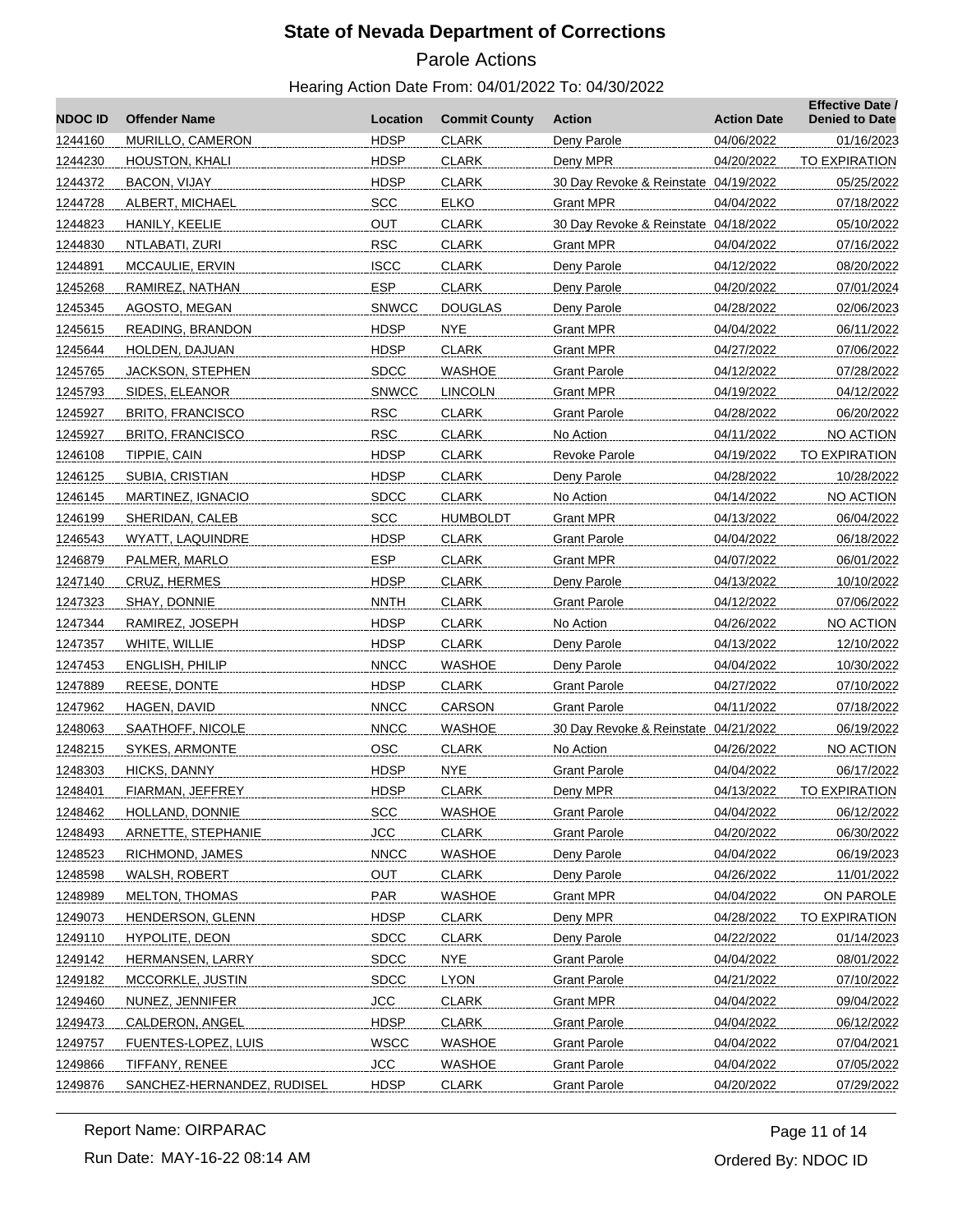# Parole Actions

#### Hearing Action Date From: 04/01/2022 To: 04/30/2022

| <b>NDOCID</b> | <b>Offender Name</b>         | Location     | <b>Commit County</b> | <b>Action</b>       | <b>Action Date</b> | <b>Effective Date /</b><br><b>Denied to Date</b> |
|---------------|------------------------------|--------------|----------------------|---------------------|--------------------|--------------------------------------------------|
| 1249988       | MORRIS, KENYAUN              | <b>LCC</b>   | <b>CLARK</b>         | <b>Grant Parole</b> | 04/20/2022         | 07/03/2022                                       |
| 1250017       | DOYLE, ROBERT                | <b>SDCC</b>  | <b>CLARK</b>         | Grant MPR           | 04/07/2022         | 08/03/2022                                       |
| 1250052       | RUSSELL, CATHERINE           | <b>JCC</b>   | <b>CLARK</b>         | Grant Parole        | 04/04/2022         | 06/08/2022                                       |
| 1250377       | QUIST, ANTHONY               | <b>SDCC</b>  | <b>WASHOE</b>        | <b>Grant Parole</b> | 04/21/2022         | 09/01/2022                                       |
| 1250486       | JEFFRIES, ARTHUR             | <b>HDSP</b>  | <b>CLARK</b>         | Deny Parole         | 04/27/2022         | 02/17/2023                                       |
| 1250511       | MCKELVEY, MICHAEL            | <b>HDSP</b>  | <b>CLARK</b>         | Deny Parole         | 04/20/2022         | 05/01/2023                                       |
| 1250620       | ROSA, SHYLAH                 | <b>SNWCC</b> | <b>CLARK</b>         | Grant Parole        | 04/04/2022         | 12/25/2021                                       |
| 1250863       | WOMACK, GARRETT              | <b>WSCC</b>  | <b>WASHOE</b>        | <b>Grant Parole</b> | 04/28/2022         | 07/07/2022                                       |
| 1251036       | LAIRD, JAYDEN                | <b>ISCC</b>  | <b>CLARK</b>         | Deny Parole         | 04/20/2022         | 01/01/2023                                       |
| 1251192       | GARDNER, CHASE               | <b>SDCC</b>  | <b>WASHOE</b>        | <b>Grant Parole</b> | 04/19/2022         | 07/08/2022                                       |
| 1251193       | <b>GRIFFIN, MICHAEL</b>      | <b>SDCC</b>  | <b>WASHOE</b>        | Grant Parole        | 04/21/2022         | 07/26/2022                                       |
| 1251254       | MAUICIO, VICTORIA            | <b>SNWCC</b> | <b>CLARK</b>         | <b>Grant Parole</b> | 04/20/2022         | 05/01/2022                                       |
| 1251351       | MELLOR, RICHARD              | <b>SDCC</b>  | <b>NYE</b>           | <b>Grant Parole</b> | 04/04/2022         | 07/11/2022                                       |
| 1251511       | LOTT, ERICK                  | <b>SDCC</b>  | <b>CLARK</b>         | <b>Grant Parole</b> | 04/21/2022         | 07/07/2022                                       |
| 1251564       | RICKERT, JOSEPH              | <b>SDCC</b>  | <b>DOUGLAS</b>       | Deny Parole         | 04/04/2022         | 01/16/2023                                       |
| 1251786       | <b>GRIFFIN, RONNIE</b>       | <b>SDCC</b>  | <b>CLARK</b>         | Deny Parole         | 04/13/2022         | 09/05/2022                                       |
| 1251795       | GOODWIN, CHRISTOPHER         | <b>HDSP</b>  | <b>CLARK</b>         | Deny Parole         | 04/27/2022         | 04/12/2023                                       |
| 1251805       | COOK, TONIL                  | <b>SNWCC</b> | <b>CLARK</b>         | <b>Grant Parole</b> | 04/28/2022         | 07/05/2022                                       |
| 1251938       | MILLER, BRITTANY             | <b>RSC</b>   | <b>DOUGLAS</b>       | <b>Grant Parole</b> | 04/04/2022         | 07/14/2022                                       |
| 1251958       | KIMBLE, ANTONIO              | <b>HDSP</b>  | <b>CLARK</b>         | Deny Parole         | 04/06/2022         | 07/04/2022                                       |
| 1251999       | JONES, MARK                  | <b>SCC</b>   | <b>CLARK</b>         | <b>Grant Parole</b> | 04/04/2022         | 07/06/2022                                       |
| 1252002       | CLARK, JOMARION              | <b>SDCC</b>  | <b>CLARK</b>         | No Action           | 04/11/2022         | NO ACTION                                        |
| 1252003       | HENDERSON, KYLE              | <b>TRN</b>   | <b>CLARK</b>         | Grant Parole        | 04/04/2022         | 03/16/2022                                       |
| 1252011       | SAID, KENNETH                | <b>SDCC</b>  | <b>WASHOE</b>        | <b>Grant Parole</b> | 04/04/2022         | 04/30/2022                                       |
| 1252078       | CHILDRESS, ELIJAH            | <b>HDSP</b>  | <b>CLARK</b>         | No Action           | 04/06/2022         | NO ACTION                                        |
| 1252093       | BOYNTON, DRAEYSHUN           | <b>SDCC</b>  | <b>CLARK</b>         | Deny Parole         | 04/11/2022         | 01/11/2023                                       |
| 1252118       | HUNT, JAVION                 | <b>ISCC</b>  | <b>CLARK</b>         | Grant MPR           | 04/04/2022         | 04/03/2022                                       |
| 1252127       | MAYO, LOGAN                  | <b>LCC</b>   | <b>CARSON</b>        | No Action           | 04/25/2022         | NO ACTION                                        |
| 1252129       | MANUELLA, RYAN               | <b>SDCC</b>  | <b>DOUGLAS</b>       | <b>Grant Parole</b> | 04/12/2022         | 02/20/2022                                       |
| 1252130       | DOYLE, JEREMY                | <b>NNCC</b>  | <b>DOUGLAS</b>       | <b>Grant Parole</b> | 04/04/2022         | 04/27/2022                                       |
| 1252131       | SARRATEA, FULGENCIO          | CCC          | <b>WASHOE</b>        | Grant Parole        | 04/12/2022         | 06/09/2022                                       |
| 1252164       | NICHOLS, TRAVIS              | <b>SCC</b>   | <b>LYON</b>          | <b>Grant Parole</b> | 04/04/2022         | 02/11/2022                                       |
| 1252165       | WRIGHT, WILLIAM              | <b>SDCC</b>  | <b>WASHOE</b>        | <b>Grant Parole</b> | 04/04/2022         | 12/02/2021                                       |
| 1252169       | ILESANMI, ORLABANJO          | <b>ISCC</b>  | <b>CLARK</b>         | <b>Grant Parole</b> | 04/04/2022         | 07/31/2022                                       |
| 1252171       | DURAN-CEJA, ODILON           | <b>HDSP</b>  | <b>CLARK</b>         | <b>Grant Parole</b> | 04/04/2022         | 01/12/2022                                       |
| 1252172       | <b>GONZALES LOPEZ, JULIO</b> | <b>SDCC</b>  | <b>CLARK</b>         | <b>Grant Parole</b> | 04/13/2022         | 05/16/2022                                       |
| 1252344       | WOMACK, ADRIAN               | <b>HDSP</b>  | <b>CLARK</b>         | No Action           | 04/25/2022         | <b>NO ACTION</b>                                 |
| 1252347       | SANDOVAL, JONATHAN           | <b>HDSP</b>  | <b>CLARK</b>         | <b>Grant MPR</b>    | 04/11/2022         | 08/28/2022                                       |
| 1252348       | ALFRED, MYRICK               | <b>ISCC</b>  | <b>CLARK</b>         | Grant Parole        | 04/20/2022         | 06/26/2022                                       |
| 1252349       | GRAY, RAKHIM                 | <b>SDCC</b>  | <b>CLARK</b>         | No Action           | 04/07/2022         | NO ACTION                                        |
| 1252389       | TRUJILLO, CHRISTOPHER        | <b>NNCC</b>  | <b>WASHOE</b>        | Deny Parole         | 04/06/2022         | 02/13/2023                                       |
| 1252395       | MOREY, MARK                  | <b>SCC</b>   | <b>WASHOE</b>        | <b>Grant Parole</b> | 04/04/2022         | 01/19/2022                                       |
| 1252396       | HERNANDEZ, CORY              | <b>NNCC</b>  | <b>WASHOE</b>        | <b>Grant MPR</b>    | 04/06/2022         | 07/03/2022                                       |
| 1252404       | MACIAS, JUAN                 | <b>ISCC</b>  | <b>CLARK</b>         | <b>Grant Parole</b> | 04/04/2022         | 12/26/2021                                       |
| 1252406       | DAUT, JOSEPH                 | <b>HDSP</b>  | <b>CLARK</b>         | <b>Grant MPR</b>    | 04/11/2022         | 09/01/2022                                       |
| 1252430       | RISNER, KAREN                | <b>SNWCC</b> | <b>MINERAL</b>       | <b>Grant Parole</b> | 04/19/2022         | 06/17/2022                                       |

Run Date: MAY-16-22 08:14 AM Report Name: OIRPARAC

Ordered By: NDOC ID Page 12 of 14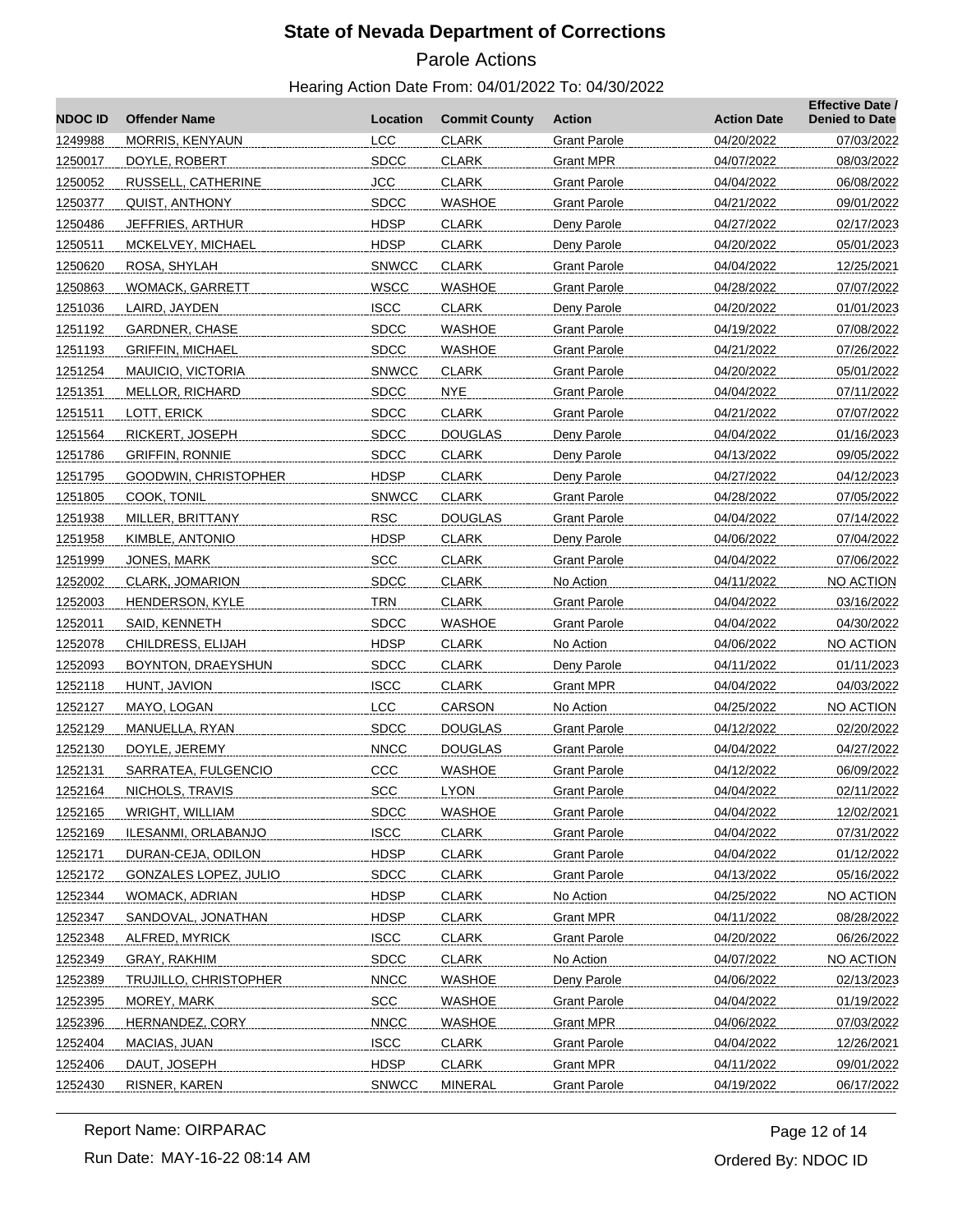# Parole Actions

#### Hearing Action Date From: 04/01/2022 To: 04/30/2022

| <b>NDOCID</b> | <b>Offender Name</b>     | Location     | <b>Commit County</b> | <b>Action</b>       | <b>Action Date</b> | <b>Effective Date /</b><br><b>Denied to Date</b> |
|---------------|--------------------------|--------------|----------------------|---------------------|--------------------|--------------------------------------------------|
| 1252433       | HANEY, BEN               | <b>SDCC</b>  | <b>WASHOE</b>        | <b>Grant Parole</b> | 04/12/2022         | 06/17/2022                                       |
| 1252436       | <b>MORALES, PAUL</b>     | <b>NNCC</b>  | <b>WASHOE</b>        | Deny Parole         | 04/06/2022         | 08/26/2023                                       |
| 1252505       | VELASO-PENA, ERVIN       | <b>HDSP</b>  | <b>CLARK</b>         | Grant Parole        | 04/13/2022         | 06/16/2022                                       |
| 1252650       | LEERMAN, JOHN            | <b>SCC</b>   | <b>WASHOE</b>        | <b>Grant Parole</b> | 04/04/2022         | 07/01/2021                                       |
| 1252651       | ONORAD, JEROMEY          | <b>SDCC</b>  | <b>WASHOE</b>        | <b>Grant Parole</b> | 04/04/2022         | 07/24/2022                                       |
| 1252671       | VALENCIA, JASON          | <b>SDCC</b>  | <b>LYON</b>          | <b>Grant Parole</b> | 04/12/2022         | 05/13/2022                                       |
| 1252718       | SMITH, JAMAR             | <b>HDSP</b>  | <b>CLARK</b>         | No Action           | 04/07/2022         | NO ACTION                                        |
| 1252720       | EAGLE, MATTHEW           | <b>HDSP</b>  | <b>CLARK</b>         | <b>Grant Parole</b> | 04/04/2022         | 12/26/2021                                       |
| 1252721       | TORRES-SANTOS, ESPARZA   | <b>SDCC</b>  | <b>CLARK</b>         | <b>Grant Parole</b> | 04/11/2022         | 04/13/2022                                       |
| 1252721       | TORRES-SANTOS, ESPARZA   | <b>SDCC</b>  | <b>CLARK</b>         | Rescind             | 04/26/2022         | 03/02/2026                                       |
| 1252722       | MUSICK, MANUEL           | <b>ISCC</b>  | <b>CLARK</b>         | Grant Parole        | 04/04/2022         | 07/20/2021                                       |
| 1252750       | RODRIGUEZ, AMANDA        | <b>OSC</b>   | <b>WASHOE</b>        | No Action           | 04/13/2022         | NO ACTION                                        |
| 1252751       | STAPLEMAN, TINA          | <b>JCC</b>   | <b>WASHOE</b>        | <b>Grant Parole</b> | 04/04/2022         | 03/12/2022                                       |
| 1252765       | ANDRADE-YANEZ, EDWING    | <b>HDSP</b>  | <b>CLARK</b>         | <b>Grant Parole</b> | 04/27/2022         | 07/16/2022                                       |
| 1252776       | DILLMAN, PETER           | <b>HDSP</b>  | <b>NYE</b>           | Deny Parole         | 04/11/2022         | 10/19/2022                                       |
| 1252795       | <b>FUENTEZ, GABRIEL</b>  | <b>SDCC</b>  | WASHOE               | No Action           | 04/04/2022         | <b>NO ACTION</b>                                 |
| 1252796       | GILL, MICHAEL            | <b>NNCC</b>  | <b>WASHOE</b>        | Deny Parole         | 04/11/2022         | 10/03/2023                                       |
| 1252797       | JOSE, ALLEN              | <b>ISCC</b>  | <b>WASHOE</b>        | <b>Grant Parole</b> | 04/04/2022         | 03/09/2022                                       |
| 1252798       | MUNOZ, ROBERTO           | <b>SDCC</b>  | <b>WASHOE</b>        | No Action           | 04/04/2022         | NO ACTION                                        |
| 1252799       | SCOTT, JUSTIN            | <b>SCC</b>   | <b>WASHOE</b>        | <b>Grant Parole</b> | 04/04/2022         | 04/30/2022                                       |
| 1252873       | MYLES, JAHMEEN           | <b>HDSP</b>  | <b>CLARK</b>         | No Action           | 04/07/2022         | NO ACTION                                        |
| 1252874       | HARMON, CLARENCE         | <b>HDSP</b>  | <b>CLARK</b>         | Deny MPR            | 04/11/2022         | TO EXPIRATION                                    |
| 1252913       | GIVENS, PAUL             | <b>HDSP</b>  | <b>CLARK</b>         | <b>Grant Parole</b> | 04/13/2022         | 07/04/2022                                       |
| 1252966       | NAYLOR, TRAVIS           | <b>SDCC</b>  | <b>ELKO</b>          | Grant MPR           | 04/06/2022         | 08/10/2022                                       |
| 1252978       | ESBIT, WILLIAM           | <b>SCC</b>   | <b>DOUGLAS</b>       | <b>Grant Parole</b> | 04/04/2022         | 05/31/2022                                       |
| 1252992       | HUIZAR, EMANUEL          | <b>SDCC</b>  | <b>WASHOE</b>        | No Action           | 04/27/2022         | NO ACTION                                        |
| 1253020       | SEYDLITZ, KILEY          | <b>HDSP</b>  | <b>CLARK</b>         | No Action           | 04/21/2022         | NO ACTION                                        |
| 1253022       | ACEVEDO, NICHOLAS        | <b>HDSP</b>  | <b>CLARK</b>         | No Action           | 04/11/2022         | NO ACTION                                        |
| 1253023       | MONTOYA, NICOLAS         | <b>HDSP</b>  | <b>CLARK</b>         | <b>Grant Parole</b> | 04/13/2022         | 06/29/2022                                       |
| 1253084       | <b>MARTINEZ, TIFFANY</b> | <b>SNWCC</b> | <b>CLARK</b>         | No Action           | 04/21/2022         | NO ACTION                                        |
| 1253085       | HAMBLEN, WILLIAM         | <b>HDSP</b>  | <b>CLARK</b>         | Grant Parole        | 04/04/2022         | 05/17/2022                                       |
| 1253086       | <b>SCHMIDT, NATHAN</b>   | <b>HDSP</b>  | CLARK                | <b>Grant Parole</b> | 04/13/2022         | 06/03/2022                                       |
| 1253087       | NELSON, STEVEN           | <b>HDSP</b>  | <b>CLARK</b>         | <b>Grant Parole</b> | 04/13/2022         | 04/03/2022                                       |
| 1253102       | FRANKLAND, IAN           | <b>SDCC</b>  | <b>WASHOE</b>        | <b>Grant Parole</b> | 04/04/2022         | 07/23/2022                                       |
| 1253130       | TRUJILLO, ISAAC          | OSC          | <b>CLARK</b>         | <b>Grant Parole</b> | 04/13/2022         | 04/27/2022                                       |
| 1253187       | MOORE, WARREN            | <b>HDSP</b>  | <b>CLARK</b>         | <b>Grant Parole</b> | 04/04/2022         | 03/12/2022                                       |
| 1253190       | THOMPSON, RICHARD        | <b>HDSP</b>  | <b>CLARK</b>         | <b>Grant Parole</b> | 04/28/2022         | 07/07/2022                                       |
| 1253195       | WALLACE, MELODY          | <b>SNWCC</b> | <b>CLARK</b>         | No Action           | 04/21/2022         | NO ACTION                                        |
| 1253234       | RAMOS, JOSE              | <b>SDCC</b>  | <b>CLARK</b>         | Grant Parole        | 04/04/2022         | 06/10/2022                                       |
| 1253289       | DICKSON, PATRICK         | <b>HDSP</b>  | <b>CLARK</b>         | Deny Parole         | 04/13/2022         | 05/18/2023                                       |
| 1253292       | POINTER, DAJUAN          | <b>HDSP</b>  | <b>CLARK</b>         | Deny Parole         | 04/11/2022         | 11/01/2022                                       |
| 1253293       | ROGEL-PINTO, PHILLIS     | <b>HDSP</b>  | <b>CLARK</b>         | Deny MPR            | 04/25/2022         | TO EXPIRATION                                    |
| 1253314       | LAY, SHALON              | <b>JCC</b>   | <b>MINERAL</b>       | Grant Parole        | 04/04/2022         | 05/05/2022                                       |
| 1253315       | BOYETT, REBECCA          | <b>SNWCC</b> | <b>CHURCHILL</b>     | <b>Grant Parole</b> | 04/28/2022         | 07/25/2022                                       |
| 1253319       | PEREYRA, BRITTNEY        | <b>SNWCC</b> | <b>WASHOE</b>        | <b>Grant MPR</b>    | 04/04/2022         | 04/03/2022                                       |
| 1253320       | RAMOS, YANIESHA          | <b>JCC</b>   | <b>WASHOE</b>        | <b>Grant Parole</b> | 04/04/2022         | 03/31/2022                                       |

Run Date: MAY-16-22 08:14 AM Report Name: OIRPARAC

Ordered By: NDOC ID Page 13 of 14